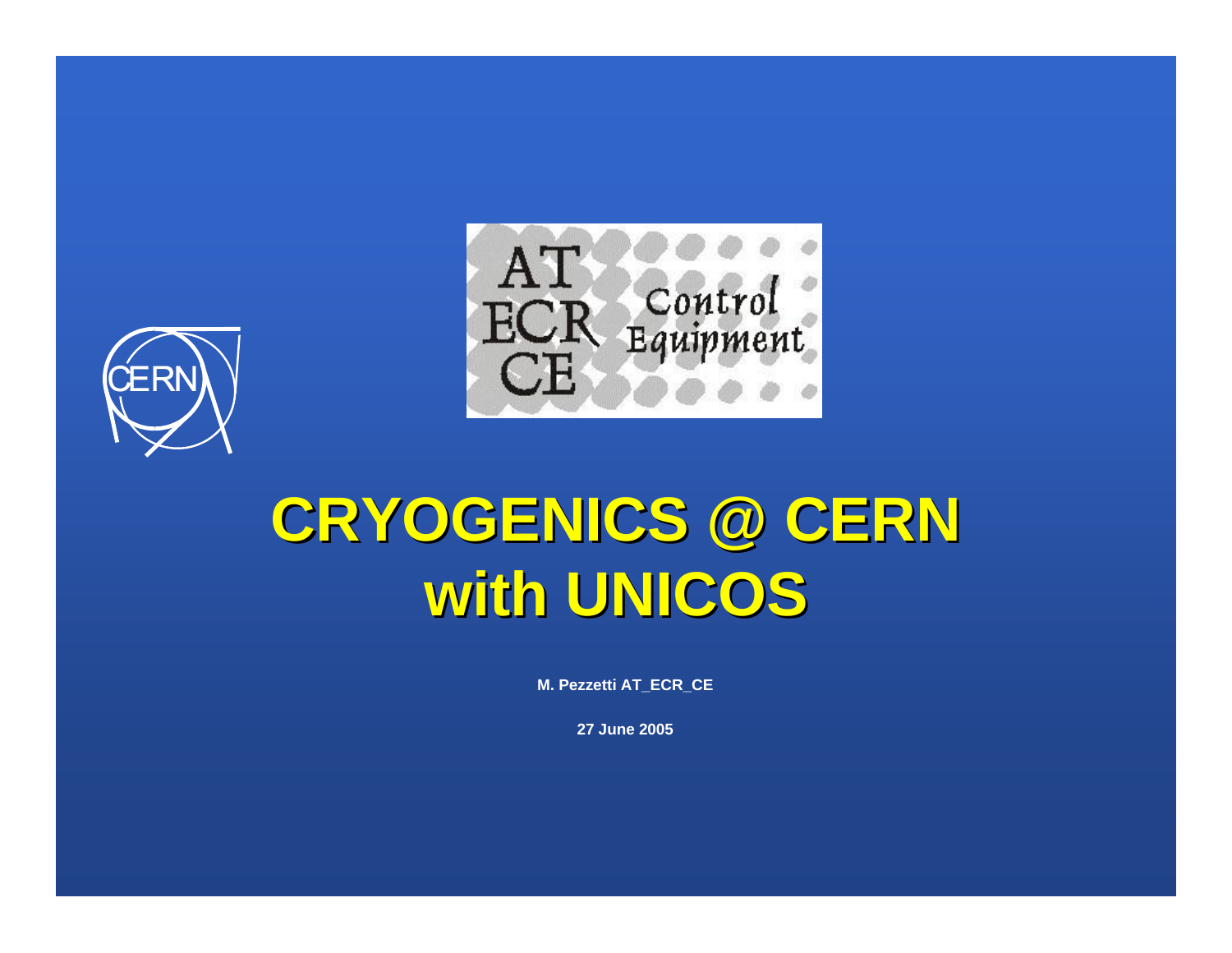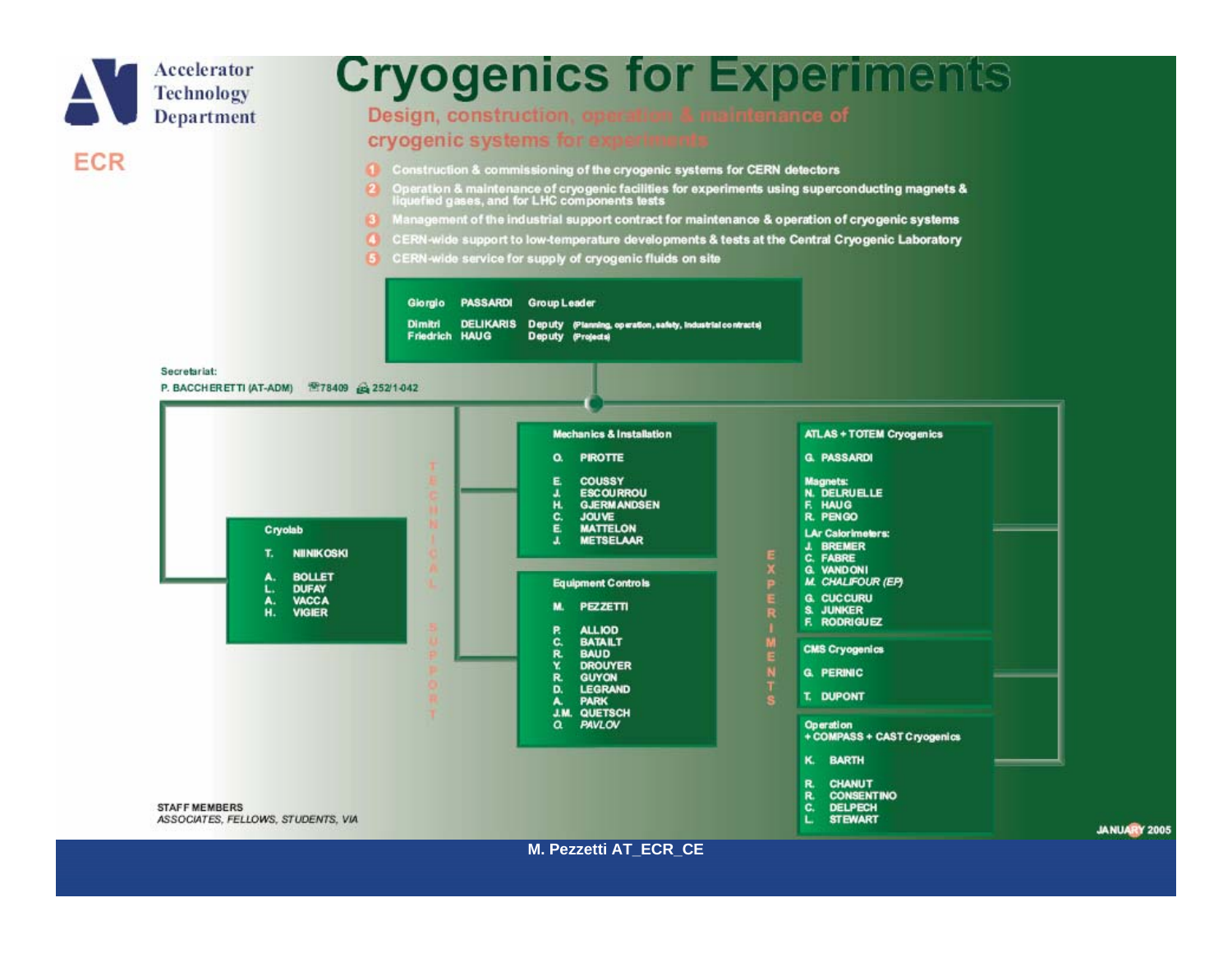

Providing technical support for the activities of the AT\_ECR group working within the engineering process control systems, the electrical design, installation, instrumentation calibration and commissioning

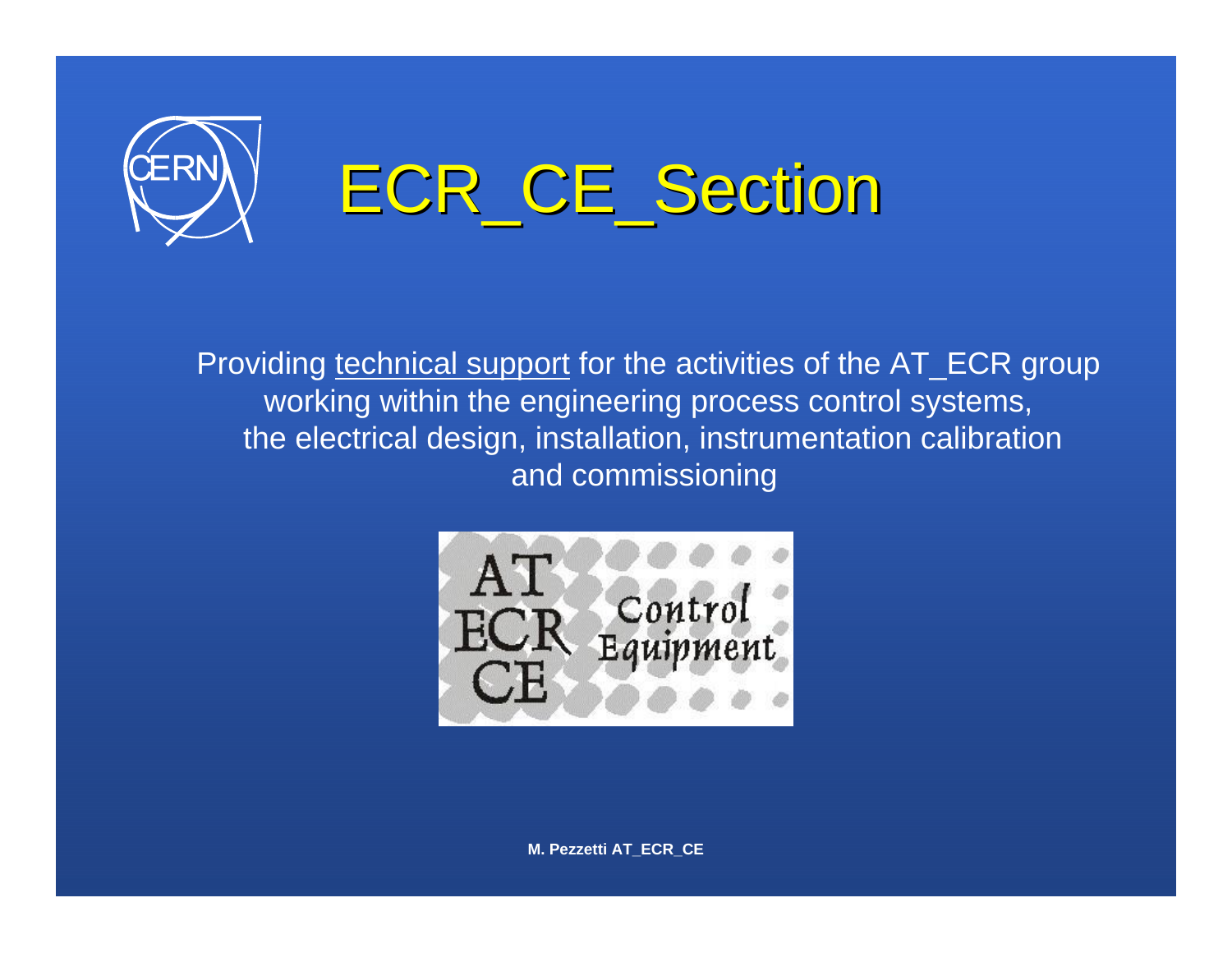

- ♦ Elaboration architecture according to project requirements :
	- **Instrumentation**
	- **Control system (PLC – I/O)**
	- **Supervision systems SCADA**
	- **Long Term Data Archiving (Oracle Data Base storage)**

(Industrial component based, solution adapted to the size/type of the application)

 $\blacklozenge$ Material ordering, Reception and conformity verification, installation and Commissioning @ CERN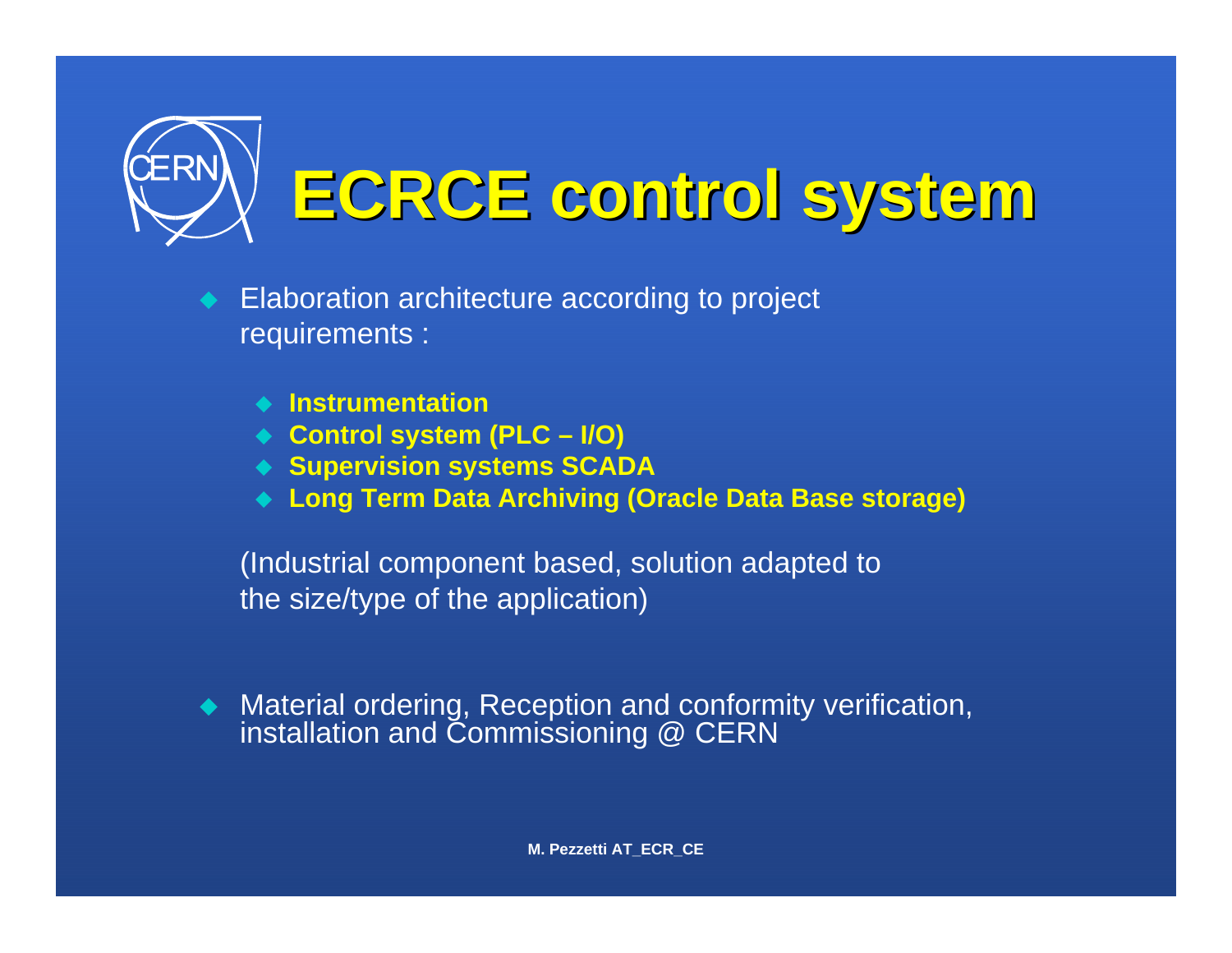

## Project LHC Experiments Project LHC Experiments

**LHC Point 1**

- ◆ ATLAS Magnets 20 kW GHe @ 60 K Thermal Shield cryoplant
- ◆ ATLAS Magnets 6 kW LHe @ 4.5 K Main cryoplant
- ATLAS Proximity cryogenics for toroidal magnets
- ATLAS Proximity cryogenics central solenoid
- ◆ ATLAS ANRS LN2 cryoplant for LAr calorimeters
- ◆ ATLAS LAr + LN2 Proximity cryogenics systems

### **LHC Point 5**

- ◆ CMS Magnet 1.5 kW LHe cryoplant
- ◆ CMS Magnet Proximity cryogenics
- ◆ TOTEM cooling system



ECR UNICOS systems total :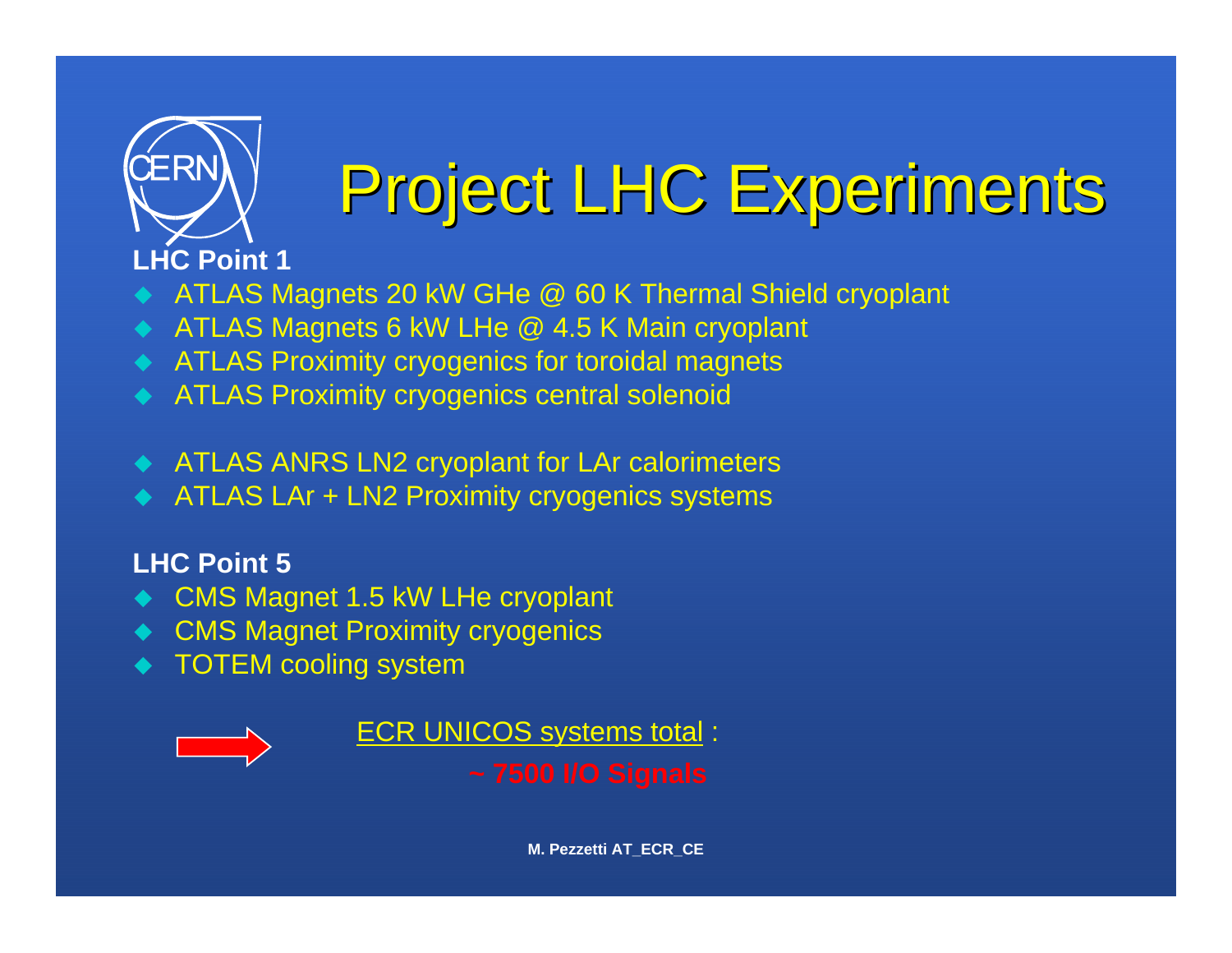

## Support to operation Support to operation

◆ Technical support to 11 Helium Cryoplants, CERN wide, operated under ECR group's responsibility (for physics and test benches)

◆ Implementation of Long Term Data Archiving system "in house system " (DEC system) "IMS" (ABB system) "UNICOS standard TIMBER" (Oracle Data Base storage**)**

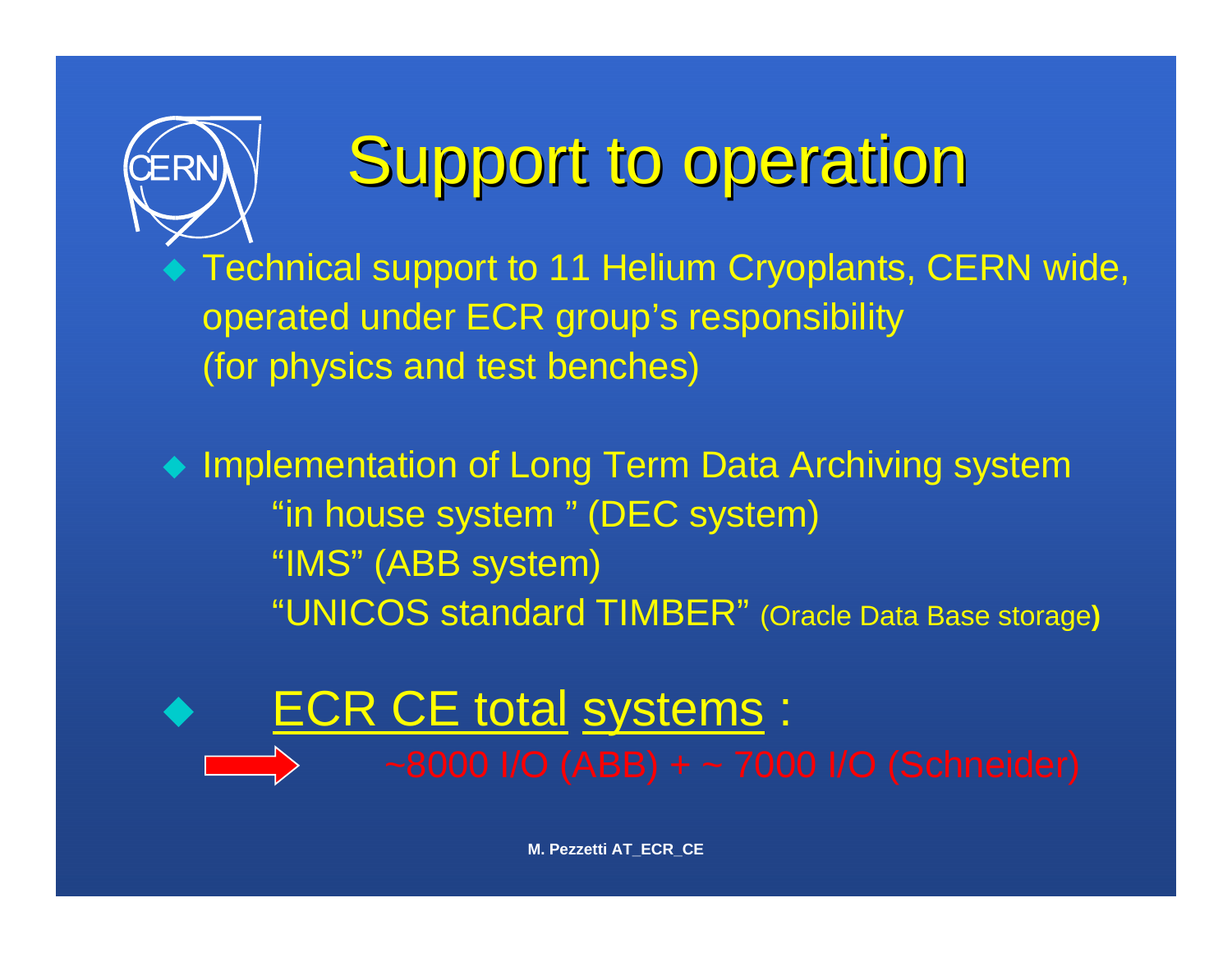

 **Provide a common control system for the LHC cryogenics Components, tools and methodology** ◆ **Based on industrial components: PLC and SCADA Define a standard hardware & generic software architecture Produce complete documentation for maintenance, operation and users Cryogenics operators and experts**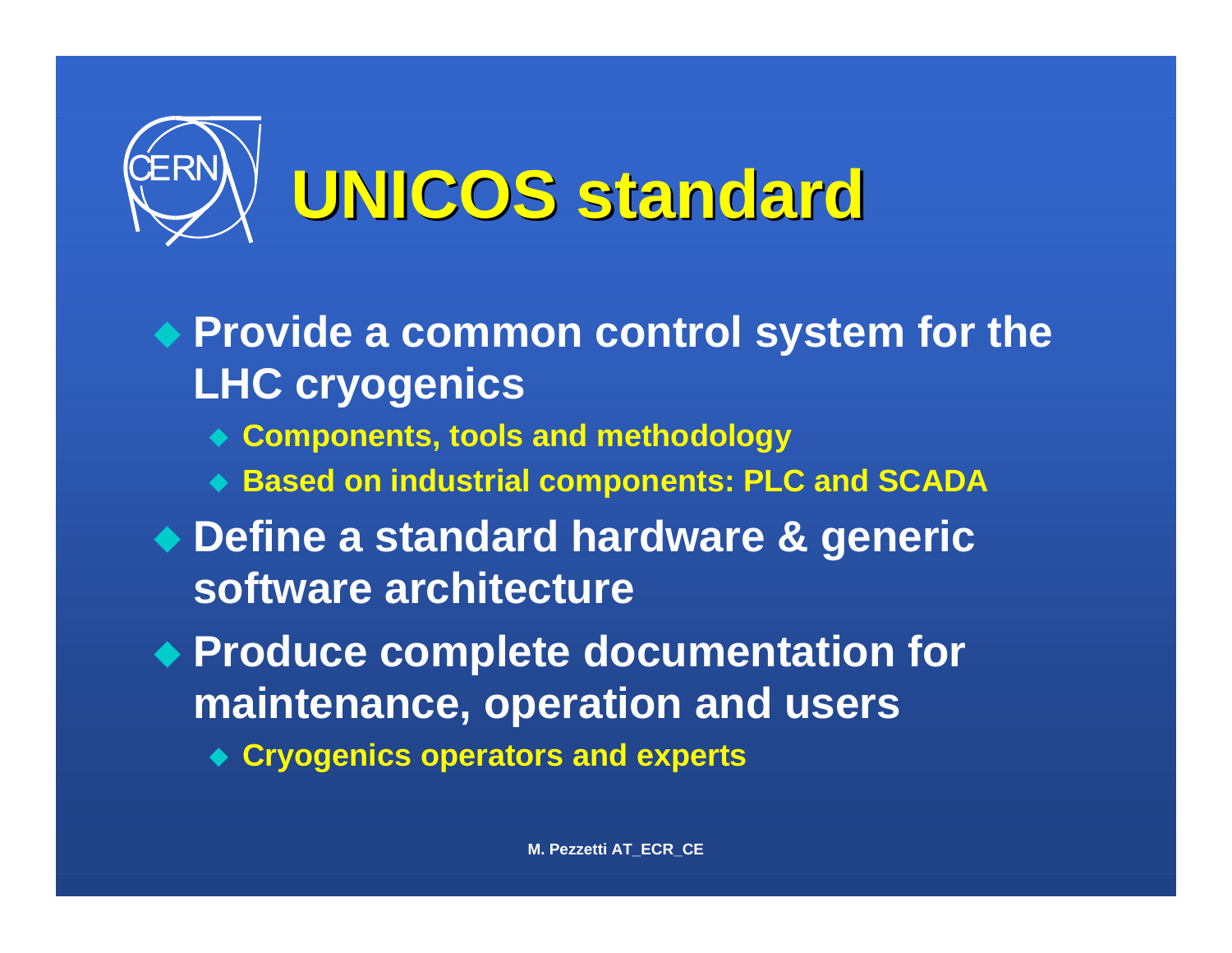| ERN                                                             | UNICOS Advantages for Process Control                             |  |  |  |  |  |  |
|-----------------------------------------------------------------|-------------------------------------------------------------------|--|--|--|--|--|--|
|                                                                 | <b>Language: Common vocabulary for technical communication</b>    |  |  |  |  |  |  |
| Methodology:                                                    | <b>Structured Application</b><br>Preliminary analysis             |  |  |  |  |  |  |
| Documentation:                                                  | Logic, Devices and Data Base                                      |  |  |  |  |  |  |
| <u>Update:</u>                                                  | Follow-up of modifications<br>Easy to Upgrade thanks to structure |  |  |  |  |  |  |
|                                                                 | <b>Programming Tools: Use Embedded Object function</b>            |  |  |  |  |  |  |
| <b>Standard:</b><br>Operation<br>Programming                    |                                                                   |  |  |  |  |  |  |
| <b>Full Package for Control System</b><br>M. Pezzetti AT_ECR_CE |                                                                   |  |  |  |  |  |  |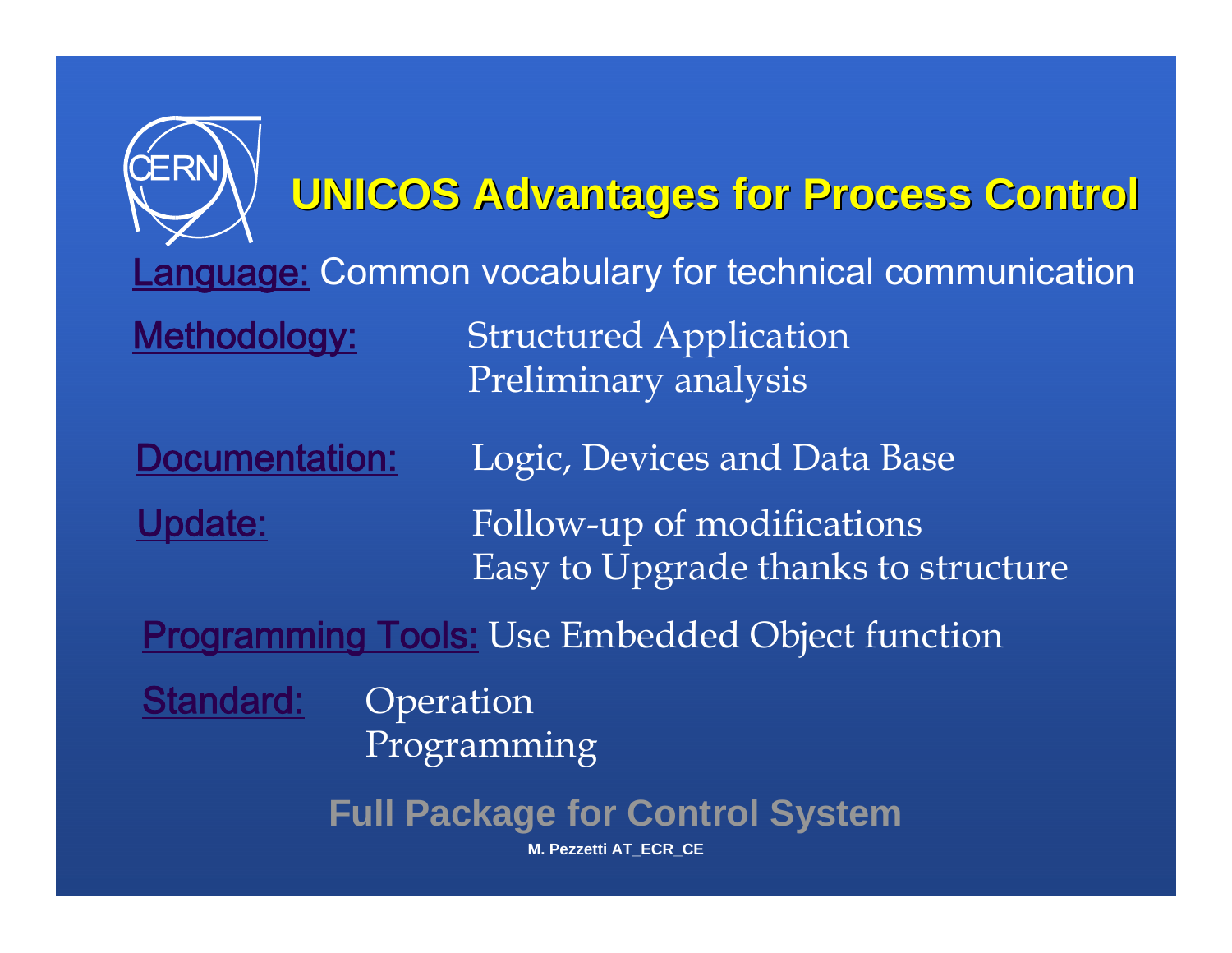

**Specification:** CERN, External Institutes, Air Liquide, Linde, …

**User Application: CERN create and maintain documentation** 

**Hardware:**

•PLC, Supervision system •Network : Rely ON CERN IT infrastructure •Cabling

•User Application **Maintenance:** •System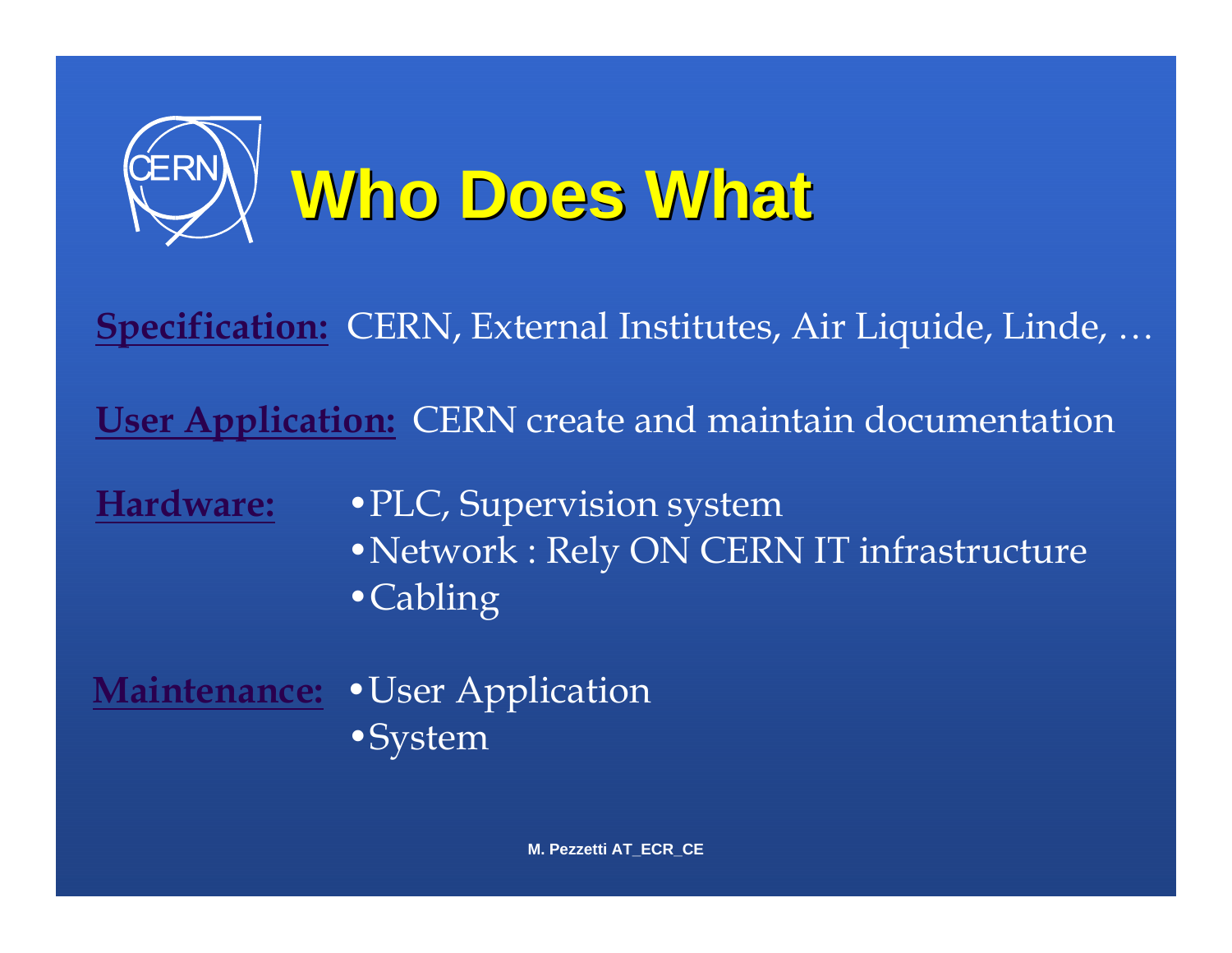

- ◆ Analysis of Functional Logic
- $\blacklozenge$  Generation of UNICOS Specification **(Including Logic and Data-Base description)**
- ◆ Generation of controls Data-Base
- ♦ Production code PLC – SCADA supervision
- $\blacklozenge$ Installation, Reception and Commissioning
- ♦ Consolidation and maintenance of the applications





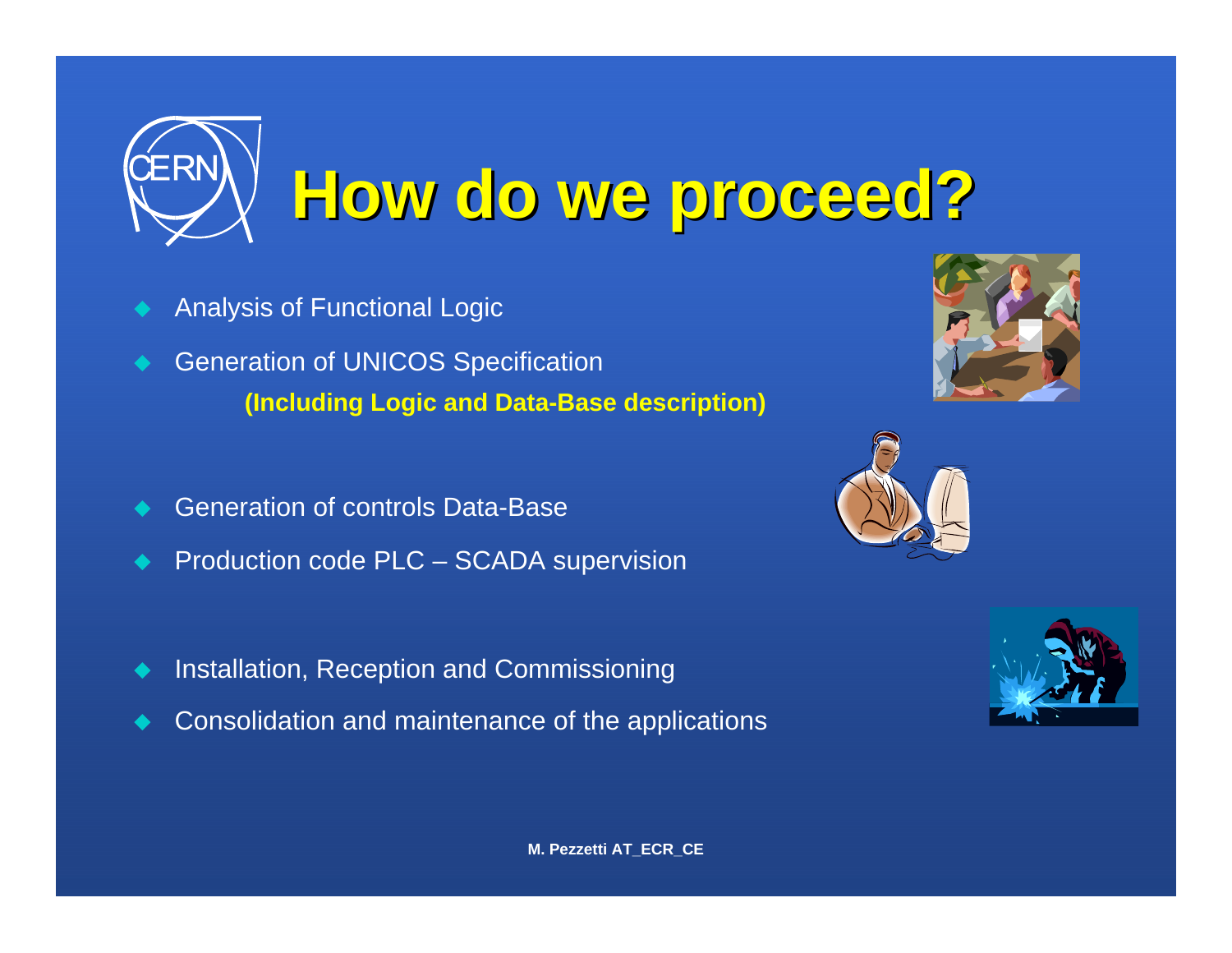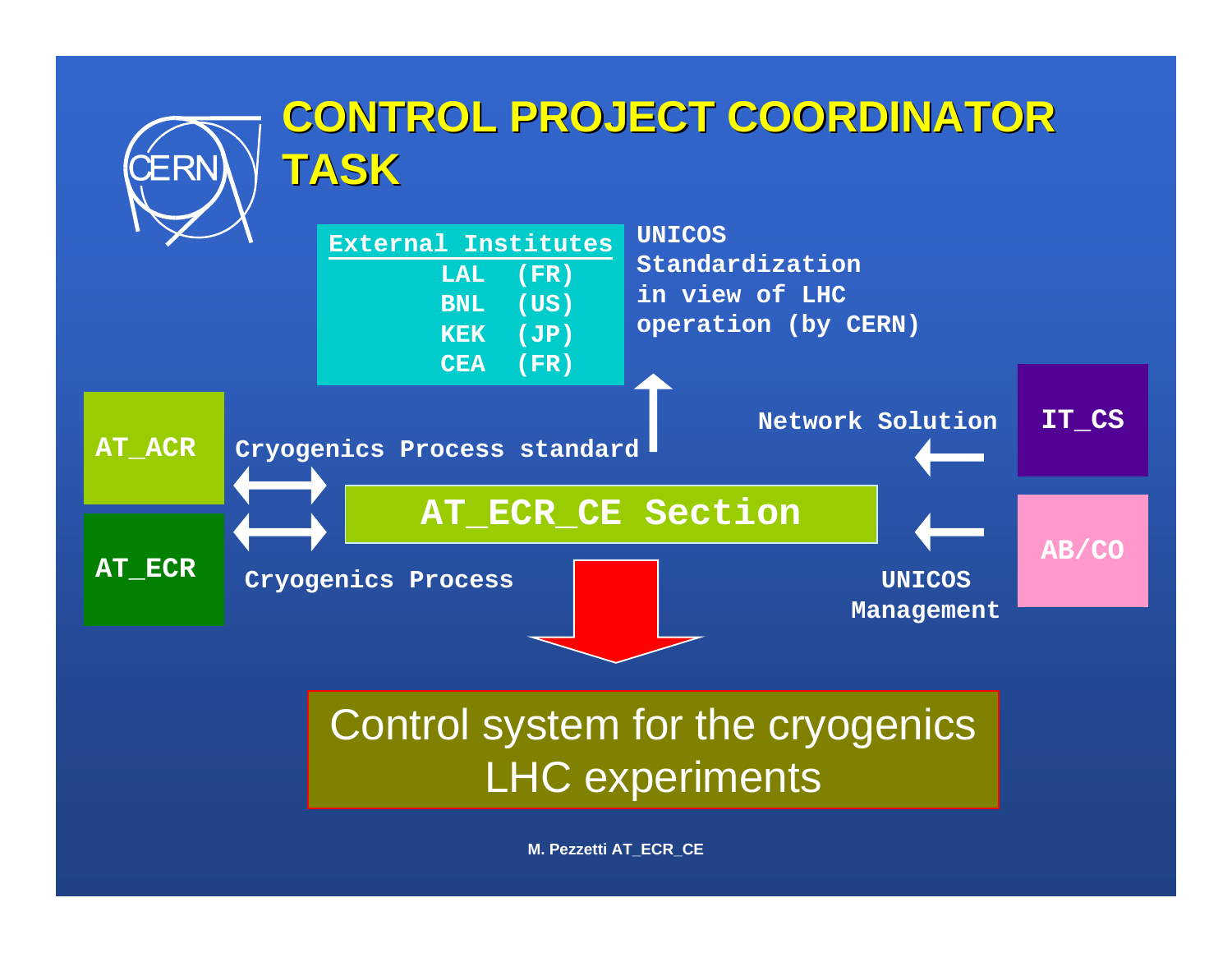# **Technical Specifications Technical Specifications**

3 Documents to produce related of the 3 Control Layers:

•Process Logic description

Object Structure

User Application Description in UNICOS Language

•Field description

Fully Parameters Description of Each Field

·Data Base Description

List of Input and Output Objects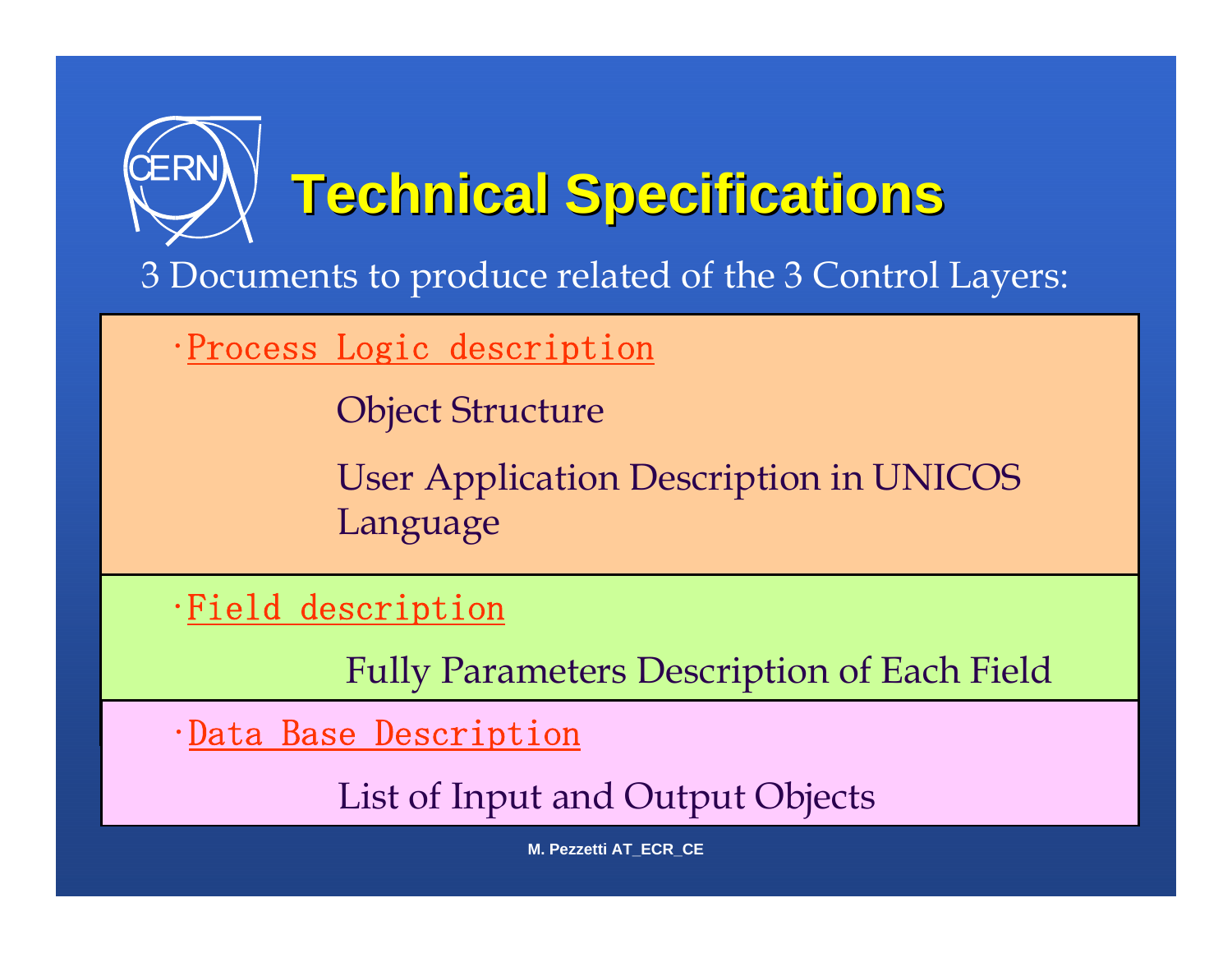

| File Edit View Insert Format Tools Data Window Help<br>D 2 B 3 3 B V & B 8 r · & Σ £ \$ 10 0 ? Arial<br>B I U   三三三国 \$ %   三   3 · A · A ·<br>$-11$ $-$<br><b>B2</b><br>$=$ QSC1H<br>$\overline{c}$<br>B<br>$\Box$<br>Ε<br>G<br>H<br>$\mathbf{J}$<br>1 Туре<br>Analog Input<br>2 Equipment<br>QSC1H<br>3 Location<br>4 Implementation<br>Quantum<br>Help<br>5<br>6<br>Help<br>$\overline{6}$<br>$\blacksquare$<br>$\overline{2}$<br>$6 -$<br>$\mathbf{7}$<br>$\overline{\mathbf{8}}$<br>-9<br>10<br>-11<br>$\overline{7}$<br>- 0<br>QUANTUM<br><b>ELECTRICAL</b><br><b>NAME</b><br><b>DESCRIPTION</b><br><b>INSTANCE TYPE</b><br><b>UNIT</b><br><b>RANGE</b><br><b>DEAD</b><br><b>FILTER</b><br><b>BOARD</b><br><b>TYPE</b><br><b>RANGE</b><br>- 1<br><b>CHANNEL</b><br><b>DIAGRAM</b><br><b>BAND (%)</b><br><b>PERIOD</b><br><b>FILTER</b><br>п<br>MAX<br><b>MIN</b><br>100.0<br>0.0<br>0.025<br>2 <sup>1</sup><br>Spare<br>%<br>$\overline{1}$<br>F.<br>$\overline{3}$<br>$\overline{2}$<br>11T150<br>GREEN_ANALOG_INPUT<br>0.025%<br>$\overline{F}$<br>$\overline{11}$<br>Al1.1<br>C01 Current<br>A.<br>nfo cerr<br><mark>nfo cern</mark><br>$\overline{1}$<br>10 <sup>10</sup><br>GREEN_ANALOG_INPUT<br>Al1.2<br>1GT120<br>%<br>0.025%<br>$\overline{2}$<br>$\vert$ 1<br>C01 position 1CV120<br>100<br>$\overline{0}$<br>$\overline{1}$<br>F<br>Al1.3<br>1PT110<br>GREEN_ANALOG_INPUT<br>6 <sup>1</sup><br>$\overline{0}$<br>0.025%<br>$\overline{1}$<br>$\overline{2}$<br>$\overline{F}$<br>bara<br>$\vert$ 1<br>C01 Inlet pressure<br>12 <sup>2</sup><br>Al1.4<br>GREEN_ANALOG_INPUT<br>10 <sup>1</sup><br>$\overline{0}$<br>0.025%<br>1PT123<br>C01 outlet pressure<br>$\overline{2}$<br>F<br>$\overline{1}$<br>bara<br>-1<br>13<br>1PT625<br>GREEN_ANALOG_INPUT<br>0.025%<br>AI1.5<br>C01 oil pressure<br>bara<br>10 <sub>1</sub><br>$\bullet$<br>$\overline{1}$<br>$\overline{2}$<br>F<br>$\overline{1}$<br>14<br>$\overline{1}$<br>GREEN_ANALOG_INPUT<br>1,2<br>$\overline{0}$<br>$\overline{2}$<br>Al1.6<br>1PTD619<br>0.025%<br>$\overline{1}$<br>F<br>clogging 1F618/9<br>bar<br>15<br>Al1.7<br>GREEN_ANALOG_INPUT<br>°C.<br>$+150$<br>$\bullet$<br>0.025%<br>$\overline{2}$<br>$1$ TT620<br>C01 inlet oil temp<br>$\overline{1}$<br>F<br>  18<br>16<br>$\overline{\text{c}}$<br>$+150$<br>Al1.8<br>1T123<br>GREEN_ANALOG_INPUT<br>$\overline{0}$<br>0.025%<br>$\overline{F}$<br>$\overline{1}$<br>C01 outlet temp<br>$\overline{1}$<br>$\overline{2}$<br>17 <sup>2</sup><br>Al2.1<br>GREEN_ANALOG_INPUT<br>0.025%<br>1FT539<br>C01 out, water flow<br>m3/h<br>$\overline{2}$<br>$10-1$<br>$\mathbf{0}$<br>F<br>18<br>$\mathbf{1}$<br>GREEN_ANALOG_INPUT<br>Al2.2<br>1TT539<br>C01out, water temp<br>°C.<br>$+100$<br>$\mathbf{0}$<br>0.025%<br>$\overline{1}$<br>$\overline{2}$<br>F<br>19<br>$\overline{c}$<br><b>Analog Input</b><br>GREEN_ANALOG_INPUT<br>$\overline{2}$<br>10<br>AI2.3<br>1TT151<br>150<br>$\overline{0}$<br>0.025%<br>F<br>C01 stator A temp<br>$\overline{1}$<br>$20\,$<br>$^{\circ}$ C<br>Al2.4<br>GREEN_ANALOG_INPUT<br>150<br>$\mathbf{0}$<br>0.025%<br>$\overline{2}$<br>F<br>10<br>1TT152<br>C01 stator B temp<br>$\overline{1}$<br>21<br>$\overline{\text{c}}$<br>150<br>Al2.5<br>1TT153<br>GREEN_ANALOG_INPUT<br>$\overline{0}$<br>0.025%<br>$\overline{2}$<br>10<br>C01 stator C temp<br>$\overline{1}$<br>22<br>°C.<br>$\overline{2}$<br>Al2.6<br>1TT154<br>GREEN_ANALOG_INPUT<br>150<br>$\overline{0}$<br>0.025%<br>F<br>C01 fr. bearing temp<br>$\overline{1}$<br>$23 -$<br>GREEN_ANALOG_INPUT<br>AI2.7<br>1TT155<br>C01 re. bearing temp<br>°C.<br>150<br>$\overline{0}$<br>0.025%<br>$\overline{2}$<br>F<br>10<br>$\overline{1}$<br>24<br>Al2.8<br>0.025%<br>110<br>2IT150<br>C02 current<br>GREEN_ANALOG_INPUT<br>A<br>info cern<br>nfo cern<br>$\overline{2}$<br>F<br>25<br>$\overline{1}$<br>GREEN_ANALOG_INPUT<br>AI3.1<br>26T120<br>C02 position 2CV120<br>%<br>100<br>0.025%<br>$\overline{a}$<br>F<br>  1<br>$2\ensuremath{\mathrm{6}}$<br>$\mathbf{0}$<br>$\overline{1}$<br>22 <sub>2</sub><br>AI3.2<br>2PT110<br>$\overline{0}$<br>0.025%<br>$\overline{2}$<br>$\overline{1}$<br>C02 inlet pressure<br>GREEN_ANALOG_INPUT<br>bara<br>$\overline{1}$<br>F<br>$27\,$<br>GREEN ANALOG INPUT<br>0.025%<br>$\overline{2}$<br>$\lceil$<br>AI3.3<br>2PT123<br>C02 outlet pressure<br>22 <sub>1</sub><br>$\mathbf{0}$<br>F<br>$28\,$<br><b>bara</b><br>$\overline{1}$<br>Al3.4<br>2PT625<br>GREEN_ANALOG_INPUT<br>22<br>$\overline{0}$<br>0.025%<br>$\overline{2}$<br>F<br>$\overline{1}$<br>C02 oil pressure<br>bara<br>$\overline{1}$<br>29<br>AI3.5<br>GREEN_ANALOG_INPUT<br>1.2 <sub>1</sub><br>0.025%<br>$\overline{2}$<br>$\overline{1}$<br>2PTD61<br>clogging 2F618/9<br>$\mathbf{0}$<br>F<br>bar<br>$\overline{1}$<br>30<br>$+150$<br>AI3.6<br>2TT620<br>C02 inlet oil temp<br>GREEN_ANALOG_INPUT<br>"C"<br>$\blacksquare$<br>0.025%<br>$\overline{1}$<br>$\overline{2}$<br>F<br>$\vert$ 1.<br>31<br>°C.<br>150<br>0.025%<br>$\overline{2}$<br>AI3.7<br>2TT123<br>C02 outlet temp<br>GREEN_ANALOG_INPUT<br>$\overline{0}$<br>F<br>$\overline{1}$<br>$\overline{1}$<br>32<br>AI3.8<br>GREEN ANALOG INPUT<br>m3/h<br>0.025%<br>$\overline{1}$<br>2FT539<br>C02 out, water flov<br>10 <sup>1</sup><br>$\mathbf{0}$<br>$\overline{2}$<br>F<br>33<br>$\overline{1}$<br>AI4.1<br>2TT539<br>GREEN_ANALOG_INPUT<br>$^{\circ}$ C<br>$+100$<br>0.025%<br>F<br>C02 out. water temp<br>$\overline{0}$<br>$\overline{1}$<br>$\overline{2}$<br>34<br>AI4.2<br>$^{\circ}$ C<br>2TT151<br>C02 stator A temp<br>GREEN_ANALOG_INPUT<br>150<br>$\mathbf{0}$<br>0.025%<br>$\overline{2}$<br>$\mathsf F$<br>$35\,$<br>$\overline{1}$<br>Digital Input<br>Digital Output<br><b>Analog Output</b> |  |                |  |  | Microsoft Excel - CMS_ST_compres_Quantum_Database_V08 |  |  |  |  |  |  |  | $\frac{1}{2}$ $\frac{1}{2}$ $\frac{1}{2}$ |
|---------------------------------------------------------------------------------------------------------------------------------------------------------------------------------------------------------------------------------------------------------------------------------------------------------------------------------------------------------------------------------------------------------------------------------------------------------------------------------------------------------------------------------------------------------------------------------------------------------------------------------------------------------------------------------------------------------------------------------------------------------------------------------------------------------------------------------------------------------------------------------------------------------------------------------------------------------------------------------------------------------------------------------------------------------------------------------------------------------------------------------------------------------------------------------------------------------------------------------------------------------------------------------------------------------------------------------------------------------------------------------------------------------------------------------------------------------------------------------------------------------------------------------------------------------------------------------------------------------------------------------------------------------------------------------------------------------------------------------------------------------------------------------------------------------------------------------------------------------------------------------------------------------------------------------------------------------------------------------------------------------------------------------------------------------------------------------------------------------------------------------------------------------------------------------------------------------------------------------------------------------------------------------------------------------------------------------------------------------------------------------------------------------------------------------------------------------------------------------------------------------------------------------------------------------------------------------------------------------------------------------------------------------------------------------------------------------------------------------------------------------------------------------------------------------------------------------------------------------------------------------------------------------------------------------------------------------------------------------------------------------------------------------------------------------------------------------------------------------------------------------------------------------------------------------------------------------------------------------------------------------------------------------------------------------------------------------------------------------------------------------------------------------------------------------------------------------------------------------------------------------------------------------------------------------------------------------------------------------------------------------------------------------------------------------------------------------------------------------------------------------------------------------------------------------------------------------------------------------------------------------------------------------------------------------------------------------------------------------------------------------------------------------------------------------------------------------------------------------------------------------------------------------------------------------------------------------------------------------------------------------------------------------------------------------------------------------------------------------------------------------------------------------------------------------------------------------------------------------------------------------------------------------------------------------------------------------------------------------------------------------------------------------------------------------------------------------------------------------------------------------------------------------------------------------------------------------------------------------------------------------------------------------------------------------------------------------------------------------------------------------------------------------------------------------------------------------------------------------------------------------------------------------------------------------------------------------------------------------------------------------------------------------------------------------------------------------------------------------------------------------------------------------------------------------------------------------------------------------------------------------------------------------------------------------------------------------------------------------------------------------------------------------------------------------------------------------------------------------------|--|----------------|--|--|-------------------------------------------------------|--|--|--|--|--|--|--|-------------------------------------------|
|                                                                                                                                                                                                                                                                                                                                                                                                                                                                                                                                                                                                                                                                                                                                                                                                                                                                                                                                                                                                                                                                                                                                                                                                                                                                                                                                                                                                                                                                                                                                                                                                                                                                                                                                                                                                                                                                                                                                                                                                                                                                                                                                                                                                                                                                                                                                                                                                                                                                                                                                                                                                                                                                                                                                                                                                                                                                                                                                                                                                                                                                                                                                                                                                                                                                                                                                                                                                                                                                                                                                                                                                                                                                                                                                                                                                                                                                                                                                                                                                                                                                                                                                                                                                                                                                                                                                                                                                                                                                                                                                                                                                                                                                                                                                                                                                                                                                                                                                                                                                                                                                                                                                                                                                                                                                                                                                                                                                                                                                                                                                                                                                                                                                                                                                       |  | $-10$ $\times$ |  |  |                                                       |  |  |  |  |  |  |  |                                           |
|                                                                                                                                                                                                                                                                                                                                                                                                                                                                                                                                                                                                                                                                                                                                                                                                                                                                                                                                                                                                                                                                                                                                                                                                                                                                                                                                                                                                                                                                                                                                                                                                                                                                                                                                                                                                                                                                                                                                                                                                                                                                                                                                                                                                                                                                                                                                                                                                                                                                                                                                                                                                                                                                                                                                                                                                                                                                                                                                                                                                                                                                                                                                                                                                                                                                                                                                                                                                                                                                                                                                                                                                                                                                                                                                                                                                                                                                                                                                                                                                                                                                                                                                                                                                                                                                                                                                                                                                                                                                                                                                                                                                                                                                                                                                                                                                                                                                                                                                                                                                                                                                                                                                                                                                                                                                                                                                                                                                                                                                                                                                                                                                                                                                                                                                       |  |                |  |  |                                                       |  |  |  |  |  |  |  |                                           |
| Ē                                                                                                                                                                                                                                                                                                                                                                                                                                                                                                                                                                                                                                                                                                                                                                                                                                                                                                                                                                                                                                                                                                                                                                                                                                                                                                                                                                                                                                                                                                                                                                                                                                                                                                                                                                                                                                                                                                                                                                                                                                                                                                                                                                                                                                                                                                                                                                                                                                                                                                                                                                                                                                                                                                                                                                                                                                                                                                                                                                                                                                                                                                                                                                                                                                                                                                                                                                                                                                                                                                                                                                                                                                                                                                                                                                                                                                                                                                                                                                                                                                                                                                                                                                                                                                                                                                                                                                                                                                                                                                                                                                                                                                                                                                                                                                                                                                                                                                                                                                                                                                                                                                                                                                                                                                                                                                                                                                                                                                                                                                                                                                                                                                                                                                                                     |  |                |  |  |                                                       |  |  |  |  |  |  |  |                                           |
|                                                                                                                                                                                                                                                                                                                                                                                                                                                                                                                                                                                                                                                                                                                                                                                                                                                                                                                                                                                                                                                                                                                                                                                                                                                                                                                                                                                                                                                                                                                                                                                                                                                                                                                                                                                                                                                                                                                                                                                                                                                                                                                                                                                                                                                                                                                                                                                                                                                                                                                                                                                                                                                                                                                                                                                                                                                                                                                                                                                                                                                                                                                                                                                                                                                                                                                                                                                                                                                                                                                                                                                                                                                                                                                                                                                                                                                                                                                                                                                                                                                                                                                                                                                                                                                                                                                                                                                                                                                                                                                                                                                                                                                                                                                                                                                                                                                                                                                                                                                                                                                                                                                                                                                                                                                                                                                                                                                                                                                                                                                                                                                                                                                                                                                                       |  |                |  |  |                                                       |  |  |  |  |  |  |  |                                           |
|                                                                                                                                                                                                                                                                                                                                                                                                                                                                                                                                                                                                                                                                                                                                                                                                                                                                                                                                                                                                                                                                                                                                                                                                                                                                                                                                                                                                                                                                                                                                                                                                                                                                                                                                                                                                                                                                                                                                                                                                                                                                                                                                                                                                                                                                                                                                                                                                                                                                                                                                                                                                                                                                                                                                                                                                                                                                                                                                                                                                                                                                                                                                                                                                                                                                                                                                                                                                                                                                                                                                                                                                                                                                                                                                                                                                                                                                                                                                                                                                                                                                                                                                                                                                                                                                                                                                                                                                                                                                                                                                                                                                                                                                                                                                                                                                                                                                                                                                                                                                                                                                                                                                                                                                                                                                                                                                                                                                                                                                                                                                                                                                                                                                                                                                       |  |                |  |  |                                                       |  |  |  |  |  |  |  |                                           |
|                                                                                                                                                                                                                                                                                                                                                                                                                                                                                                                                                                                                                                                                                                                                                                                                                                                                                                                                                                                                                                                                                                                                                                                                                                                                                                                                                                                                                                                                                                                                                                                                                                                                                                                                                                                                                                                                                                                                                                                                                                                                                                                                                                                                                                                                                                                                                                                                                                                                                                                                                                                                                                                                                                                                                                                                                                                                                                                                                                                                                                                                                                                                                                                                                                                                                                                                                                                                                                                                                                                                                                                                                                                                                                                                                                                                                                                                                                                                                                                                                                                                                                                                                                                                                                                                                                                                                                                                                                                                                                                                                                                                                                                                                                                                                                                                                                                                                                                                                                                                                                                                                                                                                                                                                                                                                                                                                                                                                                                                                                                                                                                                                                                                                                                                       |  |                |  |  |                                                       |  |  |  |  |  |  |  |                                           |
|                                                                                                                                                                                                                                                                                                                                                                                                                                                                                                                                                                                                                                                                                                                                                                                                                                                                                                                                                                                                                                                                                                                                                                                                                                                                                                                                                                                                                                                                                                                                                                                                                                                                                                                                                                                                                                                                                                                                                                                                                                                                                                                                                                                                                                                                                                                                                                                                                                                                                                                                                                                                                                                                                                                                                                                                                                                                                                                                                                                                                                                                                                                                                                                                                                                                                                                                                                                                                                                                                                                                                                                                                                                                                                                                                                                                                                                                                                                                                                                                                                                                                                                                                                                                                                                                                                                                                                                                                                                                                                                                                                                                                                                                                                                                                                                                                                                                                                                                                                                                                                                                                                                                                                                                                                                                                                                                                                                                                                                                                                                                                                                                                                                                                                                                       |  |                |  |  |                                                       |  |  |  |  |  |  |  |                                           |
|                                                                                                                                                                                                                                                                                                                                                                                                                                                                                                                                                                                                                                                                                                                                                                                                                                                                                                                                                                                                                                                                                                                                                                                                                                                                                                                                                                                                                                                                                                                                                                                                                                                                                                                                                                                                                                                                                                                                                                                                                                                                                                                                                                                                                                                                                                                                                                                                                                                                                                                                                                                                                                                                                                                                                                                                                                                                                                                                                                                                                                                                                                                                                                                                                                                                                                                                                                                                                                                                                                                                                                                                                                                                                                                                                                                                                                                                                                                                                                                                                                                                                                                                                                                                                                                                                                                                                                                                                                                                                                                                                                                                                                                                                                                                                                                                                                                                                                                                                                                                                                                                                                                                                                                                                                                                                                                                                                                                                                                                                                                                                                                                                                                                                                                                       |  |                |  |  |                                                       |  |  |  |  |  |  |  |                                           |
|                                                                                                                                                                                                                                                                                                                                                                                                                                                                                                                                                                                                                                                                                                                                                                                                                                                                                                                                                                                                                                                                                                                                                                                                                                                                                                                                                                                                                                                                                                                                                                                                                                                                                                                                                                                                                                                                                                                                                                                                                                                                                                                                                                                                                                                                                                                                                                                                                                                                                                                                                                                                                                                                                                                                                                                                                                                                                                                                                                                                                                                                                                                                                                                                                                                                                                                                                                                                                                                                                                                                                                                                                                                                                                                                                                                                                                                                                                                                                                                                                                                                                                                                                                                                                                                                                                                                                                                                                                                                                                                                                                                                                                                                                                                                                                                                                                                                                                                                                                                                                                                                                                                                                                                                                                                                                                                                                                                                                                                                                                                                                                                                                                                                                                                                       |  |                |  |  |                                                       |  |  |  |  |  |  |  |                                           |
|                                                                                                                                                                                                                                                                                                                                                                                                                                                                                                                                                                                                                                                                                                                                                                                                                                                                                                                                                                                                                                                                                                                                                                                                                                                                                                                                                                                                                                                                                                                                                                                                                                                                                                                                                                                                                                                                                                                                                                                                                                                                                                                                                                                                                                                                                                                                                                                                                                                                                                                                                                                                                                                                                                                                                                                                                                                                                                                                                                                                                                                                                                                                                                                                                                                                                                                                                                                                                                                                                                                                                                                                                                                                                                                                                                                                                                                                                                                                                                                                                                                                                                                                                                                                                                                                                                                                                                                                                                                                                                                                                                                                                                                                                                                                                                                                                                                                                                                                                                                                                                                                                                                                                                                                                                                                                                                                                                                                                                                                                                                                                                                                                                                                                                                                       |  |                |  |  |                                                       |  |  |  |  |  |  |  |                                           |
|                                                                                                                                                                                                                                                                                                                                                                                                                                                                                                                                                                                                                                                                                                                                                                                                                                                                                                                                                                                                                                                                                                                                                                                                                                                                                                                                                                                                                                                                                                                                                                                                                                                                                                                                                                                                                                                                                                                                                                                                                                                                                                                                                                                                                                                                                                                                                                                                                                                                                                                                                                                                                                                                                                                                                                                                                                                                                                                                                                                                                                                                                                                                                                                                                                                                                                                                                                                                                                                                                                                                                                                                                                                                                                                                                                                                                                                                                                                                                                                                                                                                                                                                                                                                                                                                                                                                                                                                                                                                                                                                                                                                                                                                                                                                                                                                                                                                                                                                                                                                                                                                                                                                                                                                                                                                                                                                                                                                                                                                                                                                                                                                                                                                                                                                       |  |                |  |  |                                                       |  |  |  |  |  |  |  |                                           |
|                                                                                                                                                                                                                                                                                                                                                                                                                                                                                                                                                                                                                                                                                                                                                                                                                                                                                                                                                                                                                                                                                                                                                                                                                                                                                                                                                                                                                                                                                                                                                                                                                                                                                                                                                                                                                                                                                                                                                                                                                                                                                                                                                                                                                                                                                                                                                                                                                                                                                                                                                                                                                                                                                                                                                                                                                                                                                                                                                                                                                                                                                                                                                                                                                                                                                                                                                                                                                                                                                                                                                                                                                                                                                                                                                                                                                                                                                                                                                                                                                                                                                                                                                                                                                                                                                                                                                                                                                                                                                                                                                                                                                                                                                                                                                                                                                                                                                                                                                                                                                                                                                                                                                                                                                                                                                                                                                                                                                                                                                                                                                                                                                                                                                                                                       |  |                |  |  |                                                       |  |  |  |  |  |  |  |                                           |
|                                                                                                                                                                                                                                                                                                                                                                                                                                                                                                                                                                                                                                                                                                                                                                                                                                                                                                                                                                                                                                                                                                                                                                                                                                                                                                                                                                                                                                                                                                                                                                                                                                                                                                                                                                                                                                                                                                                                                                                                                                                                                                                                                                                                                                                                                                                                                                                                                                                                                                                                                                                                                                                                                                                                                                                                                                                                                                                                                                                                                                                                                                                                                                                                                                                                                                                                                                                                                                                                                                                                                                                                                                                                                                                                                                                                                                                                                                                                                                                                                                                                                                                                                                                                                                                                                                                                                                                                                                                                                                                                                                                                                                                                                                                                                                                                                                                                                                                                                                                                                                                                                                                                                                                                                                                                                                                                                                                                                                                                                                                                                                                                                                                                                                                                       |  |                |  |  |                                                       |  |  |  |  |  |  |  |                                           |
|                                                                                                                                                                                                                                                                                                                                                                                                                                                                                                                                                                                                                                                                                                                                                                                                                                                                                                                                                                                                                                                                                                                                                                                                                                                                                                                                                                                                                                                                                                                                                                                                                                                                                                                                                                                                                                                                                                                                                                                                                                                                                                                                                                                                                                                                                                                                                                                                                                                                                                                                                                                                                                                                                                                                                                                                                                                                                                                                                                                                                                                                                                                                                                                                                                                                                                                                                                                                                                                                                                                                                                                                                                                                                                                                                                                                                                                                                                                                                                                                                                                                                                                                                                                                                                                                                                                                                                                                                                                                                                                                                                                                                                                                                                                                                                                                                                                                                                                                                                                                                                                                                                                                                                                                                                                                                                                                                                                                                                                                                                                                                                                                                                                                                                                                       |  |                |  |  |                                                       |  |  |  |  |  |  |  |                                           |
|                                                                                                                                                                                                                                                                                                                                                                                                                                                                                                                                                                                                                                                                                                                                                                                                                                                                                                                                                                                                                                                                                                                                                                                                                                                                                                                                                                                                                                                                                                                                                                                                                                                                                                                                                                                                                                                                                                                                                                                                                                                                                                                                                                                                                                                                                                                                                                                                                                                                                                                                                                                                                                                                                                                                                                                                                                                                                                                                                                                                                                                                                                                                                                                                                                                                                                                                                                                                                                                                                                                                                                                                                                                                                                                                                                                                                                                                                                                                                                                                                                                                                                                                                                                                                                                                                                                                                                                                                                                                                                                                                                                                                                                                                                                                                                                                                                                                                                                                                                                                                                                                                                                                                                                                                                                                                                                                                                                                                                                                                                                                                                                                                                                                                                                                       |  |                |  |  |                                                       |  |  |  |  |  |  |  |                                           |
|                                                                                                                                                                                                                                                                                                                                                                                                                                                                                                                                                                                                                                                                                                                                                                                                                                                                                                                                                                                                                                                                                                                                                                                                                                                                                                                                                                                                                                                                                                                                                                                                                                                                                                                                                                                                                                                                                                                                                                                                                                                                                                                                                                                                                                                                                                                                                                                                                                                                                                                                                                                                                                                                                                                                                                                                                                                                                                                                                                                                                                                                                                                                                                                                                                                                                                                                                                                                                                                                                                                                                                                                                                                                                                                                                                                                                                                                                                                                                                                                                                                                                                                                                                                                                                                                                                                                                                                                                                                                                                                                                                                                                                                                                                                                                                                                                                                                                                                                                                                                                                                                                                                                                                                                                                                                                                                                                                                                                                                                                                                                                                                                                                                                                                                                       |  |                |  |  |                                                       |  |  |  |  |  |  |  |                                           |
|                                                                                                                                                                                                                                                                                                                                                                                                                                                                                                                                                                                                                                                                                                                                                                                                                                                                                                                                                                                                                                                                                                                                                                                                                                                                                                                                                                                                                                                                                                                                                                                                                                                                                                                                                                                                                                                                                                                                                                                                                                                                                                                                                                                                                                                                                                                                                                                                                                                                                                                                                                                                                                                                                                                                                                                                                                                                                                                                                                                                                                                                                                                                                                                                                                                                                                                                                                                                                                                                                                                                                                                                                                                                                                                                                                                                                                                                                                                                                                                                                                                                                                                                                                                                                                                                                                                                                                                                                                                                                                                                                                                                                                                                                                                                                                                                                                                                                                                                                                                                                                                                                                                                                                                                                                                                                                                                                                                                                                                                                                                                                                                                                                                                                                                                       |  |                |  |  |                                                       |  |  |  |  |  |  |  |                                           |
|                                                                                                                                                                                                                                                                                                                                                                                                                                                                                                                                                                                                                                                                                                                                                                                                                                                                                                                                                                                                                                                                                                                                                                                                                                                                                                                                                                                                                                                                                                                                                                                                                                                                                                                                                                                                                                                                                                                                                                                                                                                                                                                                                                                                                                                                                                                                                                                                                                                                                                                                                                                                                                                                                                                                                                                                                                                                                                                                                                                                                                                                                                                                                                                                                                                                                                                                                                                                                                                                                                                                                                                                                                                                                                                                                                                                                                                                                                                                                                                                                                                                                                                                                                                                                                                                                                                                                                                                                                                                                                                                                                                                                                                                                                                                                                                                                                                                                                                                                                                                                                                                                                                                                                                                                                                                                                                                                                                                                                                                                                                                                                                                                                                                                                                                       |  |                |  |  |                                                       |  |  |  |  |  |  |  |                                           |
|                                                                                                                                                                                                                                                                                                                                                                                                                                                                                                                                                                                                                                                                                                                                                                                                                                                                                                                                                                                                                                                                                                                                                                                                                                                                                                                                                                                                                                                                                                                                                                                                                                                                                                                                                                                                                                                                                                                                                                                                                                                                                                                                                                                                                                                                                                                                                                                                                                                                                                                                                                                                                                                                                                                                                                                                                                                                                                                                                                                                                                                                                                                                                                                                                                                                                                                                                                                                                                                                                                                                                                                                                                                                                                                                                                                                                                                                                                                                                                                                                                                                                                                                                                                                                                                                                                                                                                                                                                                                                                                                                                                                                                                                                                                                                                                                                                                                                                                                                                                                                                                                                                                                                                                                                                                                                                                                                                                                                                                                                                                                                                                                                                                                                                                                       |  |                |  |  |                                                       |  |  |  |  |  |  |  |                                           |
|                                                                                                                                                                                                                                                                                                                                                                                                                                                                                                                                                                                                                                                                                                                                                                                                                                                                                                                                                                                                                                                                                                                                                                                                                                                                                                                                                                                                                                                                                                                                                                                                                                                                                                                                                                                                                                                                                                                                                                                                                                                                                                                                                                                                                                                                                                                                                                                                                                                                                                                                                                                                                                                                                                                                                                                                                                                                                                                                                                                                                                                                                                                                                                                                                                                                                                                                                                                                                                                                                                                                                                                                                                                                                                                                                                                                                                                                                                                                                                                                                                                                                                                                                                                                                                                                                                                                                                                                                                                                                                                                                                                                                                                                                                                                                                                                                                                                                                                                                                                                                                                                                                                                                                                                                                                                                                                                                                                                                                                                                                                                                                                                                                                                                                                                       |  |                |  |  |                                                       |  |  |  |  |  |  |  |                                           |
|                                                                                                                                                                                                                                                                                                                                                                                                                                                                                                                                                                                                                                                                                                                                                                                                                                                                                                                                                                                                                                                                                                                                                                                                                                                                                                                                                                                                                                                                                                                                                                                                                                                                                                                                                                                                                                                                                                                                                                                                                                                                                                                                                                                                                                                                                                                                                                                                                                                                                                                                                                                                                                                                                                                                                                                                                                                                                                                                                                                                                                                                                                                                                                                                                                                                                                                                                                                                                                                                                                                                                                                                                                                                                                                                                                                                                                                                                                                                                                                                                                                                                                                                                                                                                                                                                                                                                                                                                                                                                                                                                                                                                                                                                                                                                                                                                                                                                                                                                                                                                                                                                                                                                                                                                                                                                                                                                                                                                                                                                                                                                                                                                                                                                                                                       |  |                |  |  |                                                       |  |  |  |  |  |  |  |                                           |
|                                                                                                                                                                                                                                                                                                                                                                                                                                                                                                                                                                                                                                                                                                                                                                                                                                                                                                                                                                                                                                                                                                                                                                                                                                                                                                                                                                                                                                                                                                                                                                                                                                                                                                                                                                                                                                                                                                                                                                                                                                                                                                                                                                                                                                                                                                                                                                                                                                                                                                                                                                                                                                                                                                                                                                                                                                                                                                                                                                                                                                                                                                                                                                                                                                                                                                                                                                                                                                                                                                                                                                                                                                                                                                                                                                                                                                                                                                                                                                                                                                                                                                                                                                                                                                                                                                                                                                                                                                                                                                                                                                                                                                                                                                                                                                                                                                                                                                                                                                                                                                                                                                                                                                                                                                                                                                                                                                                                                                                                                                                                                                                                                                                                                                                                       |  |                |  |  |                                                       |  |  |  |  |  |  |  |                                           |
|                                                                                                                                                                                                                                                                                                                                                                                                                                                                                                                                                                                                                                                                                                                                                                                                                                                                                                                                                                                                                                                                                                                                                                                                                                                                                                                                                                                                                                                                                                                                                                                                                                                                                                                                                                                                                                                                                                                                                                                                                                                                                                                                                                                                                                                                                                                                                                                                                                                                                                                                                                                                                                                                                                                                                                                                                                                                                                                                                                                                                                                                                                                                                                                                                                                                                                                                                                                                                                                                                                                                                                                                                                                                                                                                                                                                                                                                                                                                                                                                                                                                                                                                                                                                                                                                                                                                                                                                                                                                                                                                                                                                                                                                                                                                                                                                                                                                                                                                                                                                                                                                                                                                                                                                                                                                                                                                                                                                                                                                                                                                                                                                                                                                                                                                       |  |                |  |  |                                                       |  |  |  |  |  |  |  |                                           |
|                                                                                                                                                                                                                                                                                                                                                                                                                                                                                                                                                                                                                                                                                                                                                                                                                                                                                                                                                                                                                                                                                                                                                                                                                                                                                                                                                                                                                                                                                                                                                                                                                                                                                                                                                                                                                                                                                                                                                                                                                                                                                                                                                                                                                                                                                                                                                                                                                                                                                                                                                                                                                                                                                                                                                                                                                                                                                                                                                                                                                                                                                                                                                                                                                                                                                                                                                                                                                                                                                                                                                                                                                                                                                                                                                                                                                                                                                                                                                                                                                                                                                                                                                                                                                                                                                                                                                                                                                                                                                                                                                                                                                                                                                                                                                                                                                                                                                                                                                                                                                                                                                                                                                                                                                                                                                                                                                                                                                                                                                                                                                                                                                                                                                                                                       |  |                |  |  |                                                       |  |  |  |  |  |  |  |                                           |
|                                                                                                                                                                                                                                                                                                                                                                                                                                                                                                                                                                                                                                                                                                                                                                                                                                                                                                                                                                                                                                                                                                                                                                                                                                                                                                                                                                                                                                                                                                                                                                                                                                                                                                                                                                                                                                                                                                                                                                                                                                                                                                                                                                                                                                                                                                                                                                                                                                                                                                                                                                                                                                                                                                                                                                                                                                                                                                                                                                                                                                                                                                                                                                                                                                                                                                                                                                                                                                                                                                                                                                                                                                                                                                                                                                                                                                                                                                                                                                                                                                                                                                                                                                                                                                                                                                                                                                                                                                                                                                                                                                                                                                                                                                                                                                                                                                                                                                                                                                                                                                                                                                                                                                                                                                                                                                                                                                                                                                                                                                                                                                                                                                                                                                                                       |  |                |  |  |                                                       |  |  |  |  |  |  |  |                                           |
|                                                                                                                                                                                                                                                                                                                                                                                                                                                                                                                                                                                                                                                                                                                                                                                                                                                                                                                                                                                                                                                                                                                                                                                                                                                                                                                                                                                                                                                                                                                                                                                                                                                                                                                                                                                                                                                                                                                                                                                                                                                                                                                                                                                                                                                                                                                                                                                                                                                                                                                                                                                                                                                                                                                                                                                                                                                                                                                                                                                                                                                                                                                                                                                                                                                                                                                                                                                                                                                                                                                                                                                                                                                                                                                                                                                                                                                                                                                                                                                                                                                                                                                                                                                                                                                                                                                                                                                                                                                                                                                                                                                                                                                                                                                                                                                                                                                                                                                                                                                                                                                                                                                                                                                                                                                                                                                                                                                                                                                                                                                                                                                                                                                                                                                                       |  |                |  |  |                                                       |  |  |  |  |  |  |  |                                           |
|                                                                                                                                                                                                                                                                                                                                                                                                                                                                                                                                                                                                                                                                                                                                                                                                                                                                                                                                                                                                                                                                                                                                                                                                                                                                                                                                                                                                                                                                                                                                                                                                                                                                                                                                                                                                                                                                                                                                                                                                                                                                                                                                                                                                                                                                                                                                                                                                                                                                                                                                                                                                                                                                                                                                                                                                                                                                                                                                                                                                                                                                                                                                                                                                                                                                                                                                                                                                                                                                                                                                                                                                                                                                                                                                                                                                                                                                                                                                                                                                                                                                                                                                                                                                                                                                                                                                                                                                                                                                                                                                                                                                                                                                                                                                                                                                                                                                                                                                                                                                                                                                                                                                                                                                                                                                                                                                                                                                                                                                                                                                                                                                                                                                                                                                       |  |                |  |  |                                                       |  |  |  |  |  |  |  |                                           |
|                                                                                                                                                                                                                                                                                                                                                                                                                                                                                                                                                                                                                                                                                                                                                                                                                                                                                                                                                                                                                                                                                                                                                                                                                                                                                                                                                                                                                                                                                                                                                                                                                                                                                                                                                                                                                                                                                                                                                                                                                                                                                                                                                                                                                                                                                                                                                                                                                                                                                                                                                                                                                                                                                                                                                                                                                                                                                                                                                                                                                                                                                                                                                                                                                                                                                                                                                                                                                                                                                                                                                                                                                                                                                                                                                                                                                                                                                                                                                                                                                                                                                                                                                                                                                                                                                                                                                                                                                                                                                                                                                                                                                                                                                                                                                                                                                                                                                                                                                                                                                                                                                                                                                                                                                                                                                                                                                                                                                                                                                                                                                                                                                                                                                                                                       |  |                |  |  |                                                       |  |  |  |  |  |  |  |                                           |
|                                                                                                                                                                                                                                                                                                                                                                                                                                                                                                                                                                                                                                                                                                                                                                                                                                                                                                                                                                                                                                                                                                                                                                                                                                                                                                                                                                                                                                                                                                                                                                                                                                                                                                                                                                                                                                                                                                                                                                                                                                                                                                                                                                                                                                                                                                                                                                                                                                                                                                                                                                                                                                                                                                                                                                                                                                                                                                                                                                                                                                                                                                                                                                                                                                                                                                                                                                                                                                                                                                                                                                                                                                                                                                                                                                                                                                                                                                                                                                                                                                                                                                                                                                                                                                                                                                                                                                                                                                                                                                                                                                                                                                                                                                                                                                                                                                                                                                                                                                                                                                                                                                                                                                                                                                                                                                                                                                                                                                                                                                                                                                                                                                                                                                                                       |  |                |  |  |                                                       |  |  |  |  |  |  |  |                                           |
|                                                                                                                                                                                                                                                                                                                                                                                                                                                                                                                                                                                                                                                                                                                                                                                                                                                                                                                                                                                                                                                                                                                                                                                                                                                                                                                                                                                                                                                                                                                                                                                                                                                                                                                                                                                                                                                                                                                                                                                                                                                                                                                                                                                                                                                                                                                                                                                                                                                                                                                                                                                                                                                                                                                                                                                                                                                                                                                                                                                                                                                                                                                                                                                                                                                                                                                                                                                                                                                                                                                                                                                                                                                                                                                                                                                                                                                                                                                                                                                                                                                                                                                                                                                                                                                                                                                                                                                                                                                                                                                                                                                                                                                                                                                                                                                                                                                                                                                                                                                                                                                                                                                                                                                                                                                                                                                                                                                                                                                                                                                                                                                                                                                                                                                                       |  |                |  |  |                                                       |  |  |  |  |  |  |  |                                           |
|                                                                                                                                                                                                                                                                                                                                                                                                                                                                                                                                                                                                                                                                                                                                                                                                                                                                                                                                                                                                                                                                                                                                                                                                                                                                                                                                                                                                                                                                                                                                                                                                                                                                                                                                                                                                                                                                                                                                                                                                                                                                                                                                                                                                                                                                                                                                                                                                                                                                                                                                                                                                                                                                                                                                                                                                                                                                                                                                                                                                                                                                                                                                                                                                                                                                                                                                                                                                                                                                                                                                                                                                                                                                                                                                                                                                                                                                                                                                                                                                                                                                                                                                                                                                                                                                                                                                                                                                                                                                                                                                                                                                                                                                                                                                                                                                                                                                                                                                                                                                                                                                                                                                                                                                                                                                                                                                                                                                                                                                                                                                                                                                                                                                                                                                       |  |                |  |  |                                                       |  |  |  |  |  |  |  |                                           |
|                                                                                                                                                                                                                                                                                                                                                                                                                                                                                                                                                                                                                                                                                                                                                                                                                                                                                                                                                                                                                                                                                                                                                                                                                                                                                                                                                                                                                                                                                                                                                                                                                                                                                                                                                                                                                                                                                                                                                                                                                                                                                                                                                                                                                                                                                                                                                                                                                                                                                                                                                                                                                                                                                                                                                                                                                                                                                                                                                                                                                                                                                                                                                                                                                                                                                                                                                                                                                                                                                                                                                                                                                                                                                                                                                                                                                                                                                                                                                                                                                                                                                                                                                                                                                                                                                                                                                                                                                                                                                                                                                                                                                                                                                                                                                                                                                                                                                                                                                                                                                                                                                                                                                                                                                                                                                                                                                                                                                                                                                                                                                                                                                                                                                                                                       |  |                |  |  |                                                       |  |  |  |  |  |  |  |                                           |
|                                                                                                                                                                                                                                                                                                                                                                                                                                                                                                                                                                                                                                                                                                                                                                                                                                                                                                                                                                                                                                                                                                                                                                                                                                                                                                                                                                                                                                                                                                                                                                                                                                                                                                                                                                                                                                                                                                                                                                                                                                                                                                                                                                                                                                                                                                                                                                                                                                                                                                                                                                                                                                                                                                                                                                                                                                                                                                                                                                                                                                                                                                                                                                                                                                                                                                                                                                                                                                                                                                                                                                                                                                                                                                                                                                                                                                                                                                                                                                                                                                                                                                                                                                                                                                                                                                                                                                                                                                                                                                                                                                                                                                                                                                                                                                                                                                                                                                                                                                                                                                                                                                                                                                                                                                                                                                                                                                                                                                                                                                                                                                                                                                                                                                                                       |  |                |  |  |                                                       |  |  |  |  |  |  |  |                                           |
|                                                                                                                                                                                                                                                                                                                                                                                                                                                                                                                                                                                                                                                                                                                                                                                                                                                                                                                                                                                                                                                                                                                                                                                                                                                                                                                                                                                                                                                                                                                                                                                                                                                                                                                                                                                                                                                                                                                                                                                                                                                                                                                                                                                                                                                                                                                                                                                                                                                                                                                                                                                                                                                                                                                                                                                                                                                                                                                                                                                                                                                                                                                                                                                                                                                                                                                                                                                                                                                                                                                                                                                                                                                                                                                                                                                                                                                                                                                                                                                                                                                                                                                                                                                                                                                                                                                                                                                                                                                                                                                                                                                                                                                                                                                                                                                                                                                                                                                                                                                                                                                                                                                                                                                                                                                                                                                                                                                                                                                                                                                                                                                                                                                                                                                                       |  |                |  |  |                                                       |  |  |  |  |  |  |  |                                           |
|                                                                                                                                                                                                                                                                                                                                                                                                                                                                                                                                                                                                                                                                                                                                                                                                                                                                                                                                                                                                                                                                                                                                                                                                                                                                                                                                                                                                                                                                                                                                                                                                                                                                                                                                                                                                                                                                                                                                                                                                                                                                                                                                                                                                                                                                                                                                                                                                                                                                                                                                                                                                                                                                                                                                                                                                                                                                                                                                                                                                                                                                                                                                                                                                                                                                                                                                                                                                                                                                                                                                                                                                                                                                                                                                                                                                                                                                                                                                                                                                                                                                                                                                                                                                                                                                                                                                                                                                                                                                                                                                                                                                                                                                                                                                                                                                                                                                                                                                                                                                                                                                                                                                                                                                                                                                                                                                                                                                                                                                                                                                                                                                                                                                                                                                       |  |                |  |  |                                                       |  |  |  |  |  |  |  |                                           |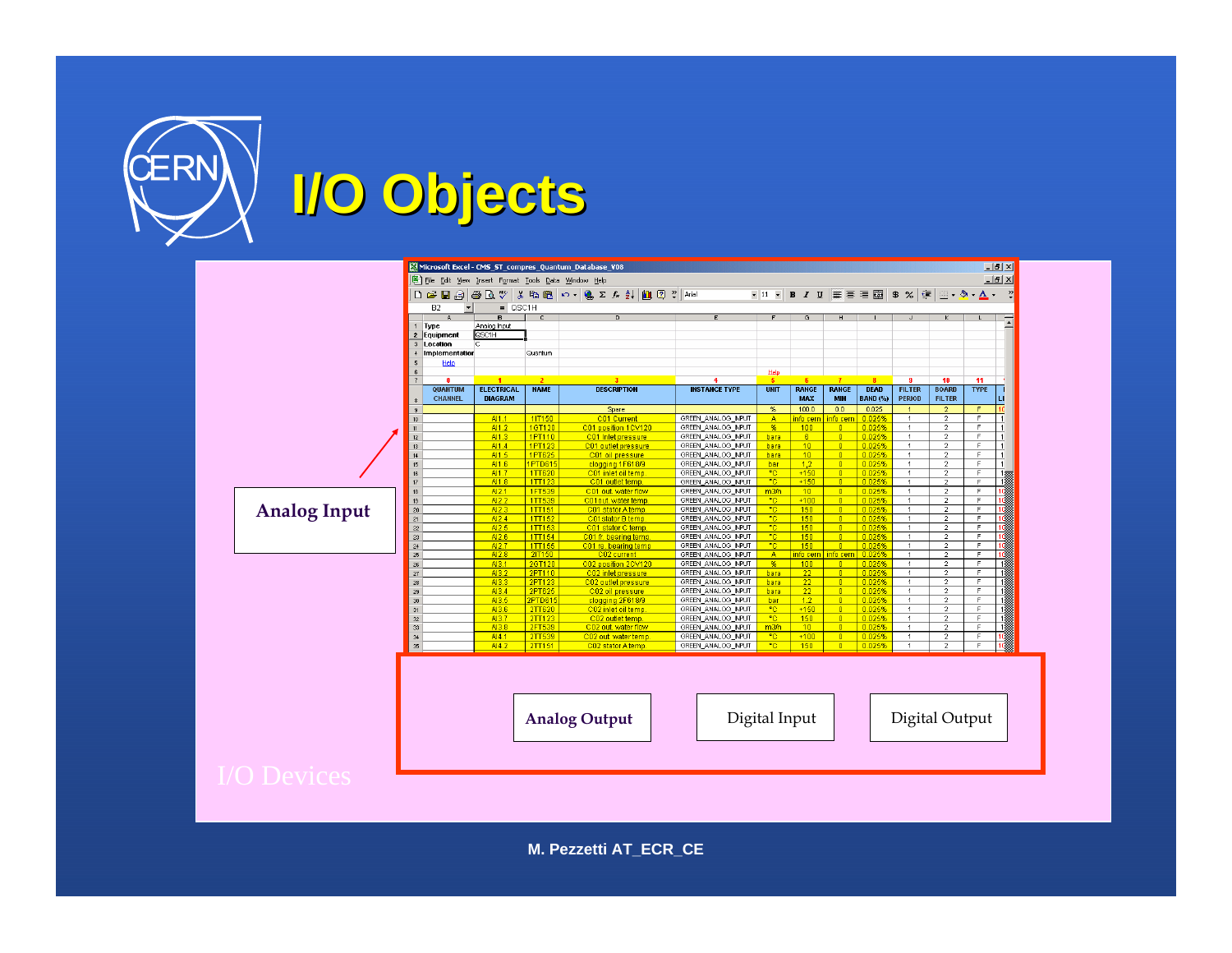

|                | $\overline{a}$ $\overline{a}$ $\overline{a}$ $\overline{a}$ $\overline{a}$ $\overline{a}$ $\overline{a}$ $\overline{a}$ $\overline{a}$ $\overline{a}$ $\overline{a}$ $\overline{a}$ $\overline{a}$ $\overline{a}$ $\overline{a}$ $\overline{a}$ $\overline{a}$ $\overline{a}$ $\overline{a}$ $\overline{a}$ $\overline{a}$ $\overline{a}$ $\overline{a}$ $\overline{a}$ $\overline{$ | the contract of the contract of | <b>B I U I</b>                | $\mathbf{U}$ and $\mathbf{U}$ |      | $\mathbf{E}$ and $\mathbf{E}$ and $\mathbf{E}$ |                       | <b>University of the Committee of the Committee of the Committee of the Committee of the Committee of the Committee</b> |                             |
|----------------|--------------------------------------------------------------------------------------------------------------------------------------------------------------------------------------------------------------------------------------------------------------------------------------------------------------------------------------------------------------------------------------|---------------------------------|-------------------------------|-------------------------------|------|------------------------------------------------|-----------------------|-------------------------------------------------------------------------------------------------------------------------|-----------------------------|
|                | 2 Equipment                                                                                                                                                                                                                                                                                                                                                                          | QSC1H                           |                               |                               |      |                                                |                       |                                                                                                                         |                             |
|                | 3 Location                                                                                                                                                                                                                                                                                                                                                                           | lc.                             |                               |                               |      |                                                |                       |                                                                                                                         |                             |
|                |                                                                                                                                                                                                                                                                                                                                                                                      |                                 |                               |                               |      |                                                |                       |                                                                                                                         |                             |
|                | 5                                                                                                                                                                                                                                                                                                                                                                                    |                                 |                               |                               |      |                                                |                       |                                                                                                                         | Help                        |
|                | $\mathbf{a}$                                                                                                                                                                                                                                                                                                                                                                         |                                 | $\bullet$                     | 3 <sup>2</sup>                | $-4$ | $5 -$                                          |                       |                                                                                                                         |                             |
| pressure valve | 7 HAME                                                                                                                                                                                                                                                                                                                                                                               | <b>PROCESS INPUT</b>            |                               |                               |      |                                                | <b>PROCESS OUTPUT</b> | <b>DESCRIPTION</b>                                                                                                      | <b>INSTANCE TYPE</b><br>lo: |
|                |                                                                                                                                                                                                                                                                                                                                                                                      | <b>FEEDBACK ON</b>              | <b>FEEDBACK</b><br><b>OFF</b> | LOCAL<br><b>DRIVE</b>         |      | <b>LOCAL ON LOCAL OFF</b>                      |                       |                                                                                                                         |                             |
|                | 8                                                                                                                                                                                                                                                                                                                                                                                    |                                 |                               |                               |      |                                                |                       |                                                                                                                         |                             |
|                | 9 DEFAULT VALUE                                                                                                                                                                                                                                                                                                                                                                      |                                 |                               |                               |      |                                                |                       |                                                                                                                         |                             |
|                | 10 1PV318                                                                                                                                                                                                                                                                                                                                                                            | 1GH318                          | 1GL318                        |                               |      |                                                | 1PV318DO              | Analyse at A173 outlet                                                                                                  | H ONOFF VALVE               |
|                | 11 1PV610                                                                                                                                                                                                                                                                                                                                                                            | 1GH610                          | 1GL610                        |                               |      |                                                | 1PV610DO              | C01 oil pump outlet                                                                                                     | H ONOFF VALVE               |
|                | 12 1PV620                                                                                                                                                                                                                                                                                                                                                                            | 1GH620                          | 1GL620                        |                               |      |                                                | 1PV620DO              | C01 oil injec, valve                                                                                                    | H ONOFF VALVE               |
|                | 13 2PV318                                                                                                                                                                                                                                                                                                                                                                            | 2GH318                          | 2GL318                        |                               |      |                                                | 2PV318DO              | Analyse at A173 inlet                                                                                                   | H ONOFF VALVE               |
|                | 14 2PV610                                                                                                                                                                                                                                                                                                                                                                            | 2GH610                          | 2GL610                        |                               |      |                                                | 2PV610DO              | C02 oil pump outlet                                                                                                     | H ONOFF VALVE               |
|                | 15 2PV620                                                                                                                                                                                                                                                                                                                                                                            | 2GH620                          | 2GL620                        |                               |      |                                                | 2PV620DO              | C02 oil injec. valve                                                                                                    | H_ONOFF_VALVE               |
|                | 16 2PV662                                                                                                                                                                                                                                                                                                                                                                            | 2GH652                          | 2GL652                        |                               |      |                                                | 2PV652DO              | HPMP oil transfer                                                                                                       | H_ONOFF_VALVE               |
|                | 3PV318<br>17 <sup>2</sup>                                                                                                                                                                                                                                                                                                                                                            | 3GH318                          | 3GL318                        |                               |      |                                                | 3PV318DO              | Analyser inlet selection valve                                                                                          | H ONOFF VALVE               |
| <b>Heater</b>  | 18 PV100                                                                                                                                                                                                                                                                                                                                                                             | GH100                           | GL100                         |                               |      |                                                | PV100DO               | compressor station inlet                                                                                                | H ONOFF VALVE               |
|                | 19 PV101                                                                                                                                                                                                                                                                                                                                                                             | GH101                           | GL101                         |                               |      |                                                | PV101DO               | By-pass PV100                                                                                                           | H ONOFF VALVE               |
|                | $\frac{1}{6}$                                                                                                                                                                                                                                                                                                                                                                        | GH115                           | GL <sub>115</sub>             |                               |      |                                                | PV115DO               | CO1 by-pass                                                                                                             | H ONOFF VALVE               |
|                | 21 PV198                                                                                                                                                                                                                                                                                                                                                                             | GH198                           | GL198                         |                               |      |                                                | PV198DO               | By-pass PV199                                                                                                           | H ONOFF VALVE               |
|                | 22 PV199                                                                                                                                                                                                                                                                                                                                                                             | GH199                           | GL199                         |                               |      |                                                | PV199DO               | compressor station outlet                                                                                               | H ONOFF VALVE               |
|                | 23 1EV128                                                                                                                                                                                                                                                                                                                                                                            |                                 |                               |                               |      |                                                | 1EV128DO              | C01 oil drain valve                                                                                                     | H ONOFF VALVE               |
|                | 24 2EV128                                                                                                                                                                                                                                                                                                                                                                            |                                 |                               |                               |      |                                                | 2EV128DO              | C02 oil drain valve                                                                                                     | H ONOFF VALVE               |
|                | 25 PV419                                                                                                                                                                                                                                                                                                                                                                             | GL419                           | GH419                         |                               |      |                                                | PV419DO               | LN2 shut-off valve                                                                                                      | H ONOFF VALVE               |
|                | 26 EH01                                                                                                                                                                                                                                                                                                                                                                              | 28K2                            |                               |                               |      |                                                | 28K1                  | Stator heater EH01                                                                                                      | H ONOFF PUMP                |
|                | 27 EH02                                                                                                                                                                                                                                                                                                                                                                              | 46K2                            |                               |                               |      |                                                | 46K1                  | Stator heater EH02                                                                                                      | H ONOFF PUMP                |
|                | 28 1P648                                                                                                                                                                                                                                                                                                                                                                             | 63K2                            |                               |                               |      |                                                | 63K1                  | oil pump LP stage                                                                                                       | H ONOFF PUMP                |
|                | 29 TP645                                                                                                                                                                                                                                                                                                                                                                             | 63K5                            |                               |                               |      |                                                | 63K4                  | oil pump LP stage                                                                                                       | H ONOFF PUMP                |
|                | 30 2P678                                                                                                                                                                                                                                                                                                                                                                             | <b>72K2</b>                     |                               |                               |      |                                                | 72K1                  | oil pump HP stage                                                                                                       | H ONOFF PUMP                |
|                | 31 2P679                                                                                                                                                                                                                                                                                                                                                                             | 72K5                            |                               |                               |      |                                                | 72K4                  | oil pump HP stage                                                                                                       | H ONOFF PUMP                |
|                | 32 12QT318                                                                                                                                                                                                                                                                                                                                                                           |                                 |                               |                               |      |                                                | 182K1                 | Analyser 182QT318                                                                                                       | H_ONOFF_PUMP                |
|                | An Innin                                                                                                                                                                                                                                                                                                                                                                             | لمنمما                          |                               |                               |      |                                                | متمما                 | المعمم ليستبد لاستنما                                                                                                   | <b>CALIFORNIA MOVEMENT</b>  |

Field Devices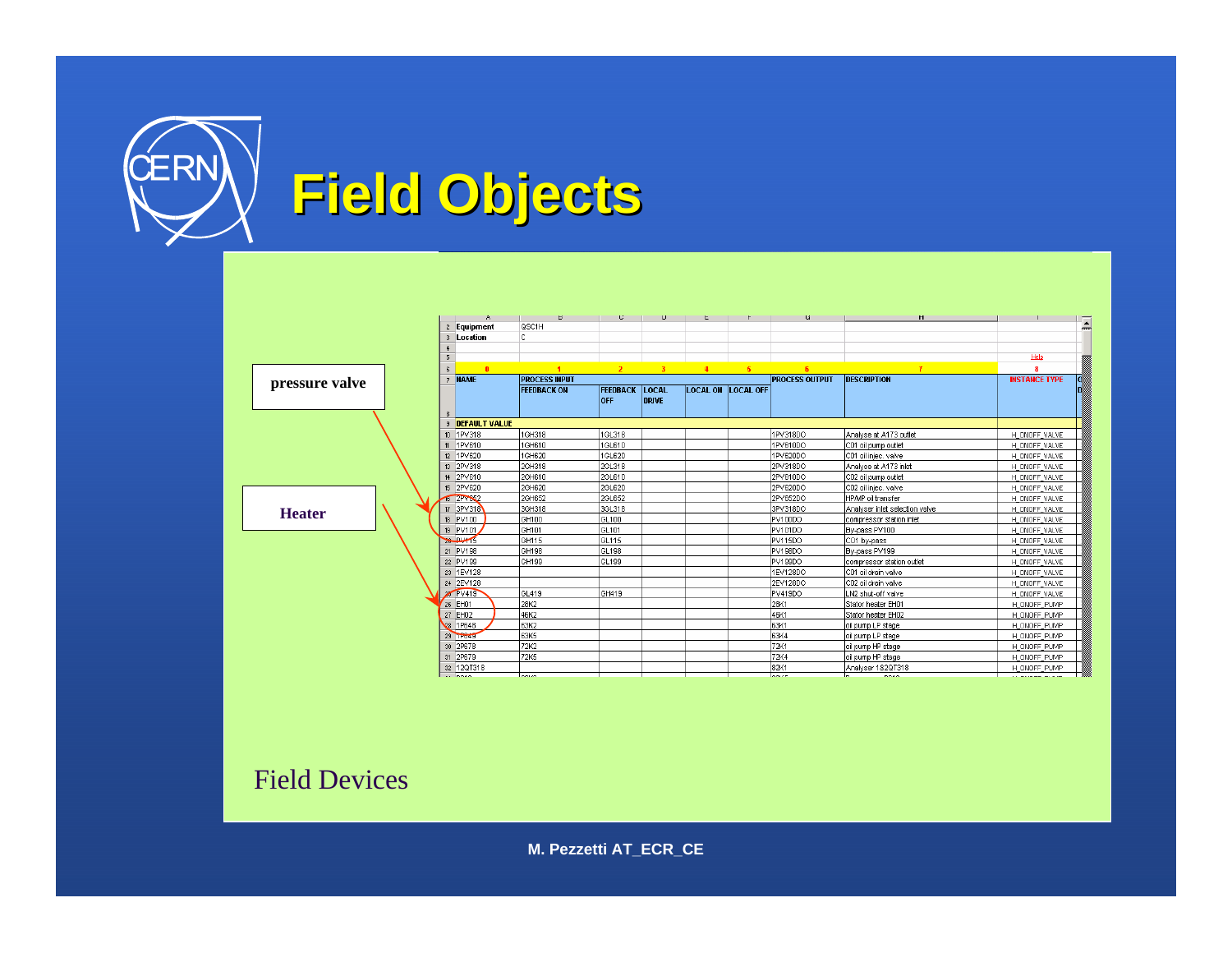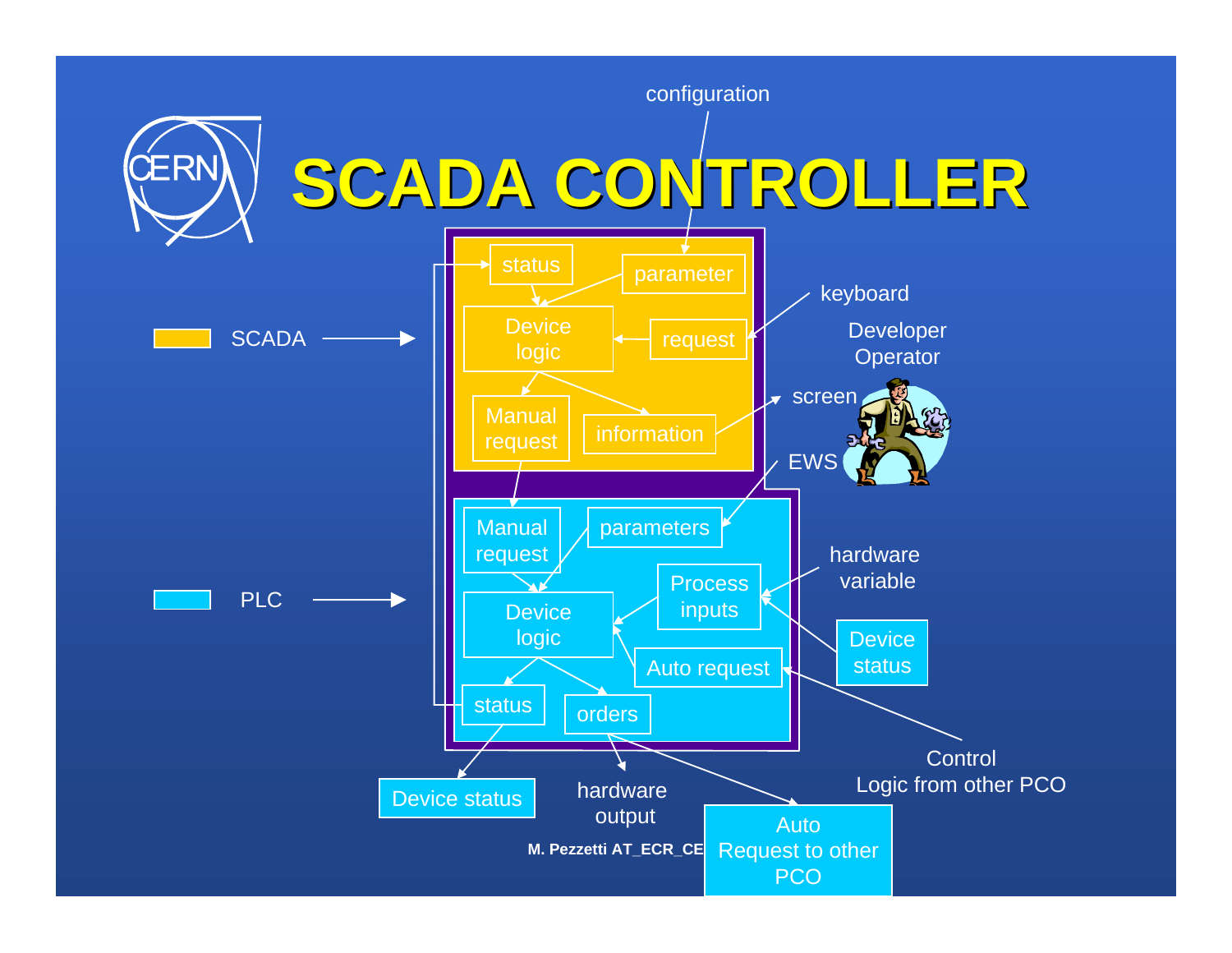

6 CV valves 1 HE heater 3 PV valves 3 TT, 2 PT, 1 FT, 1 LT + Magnet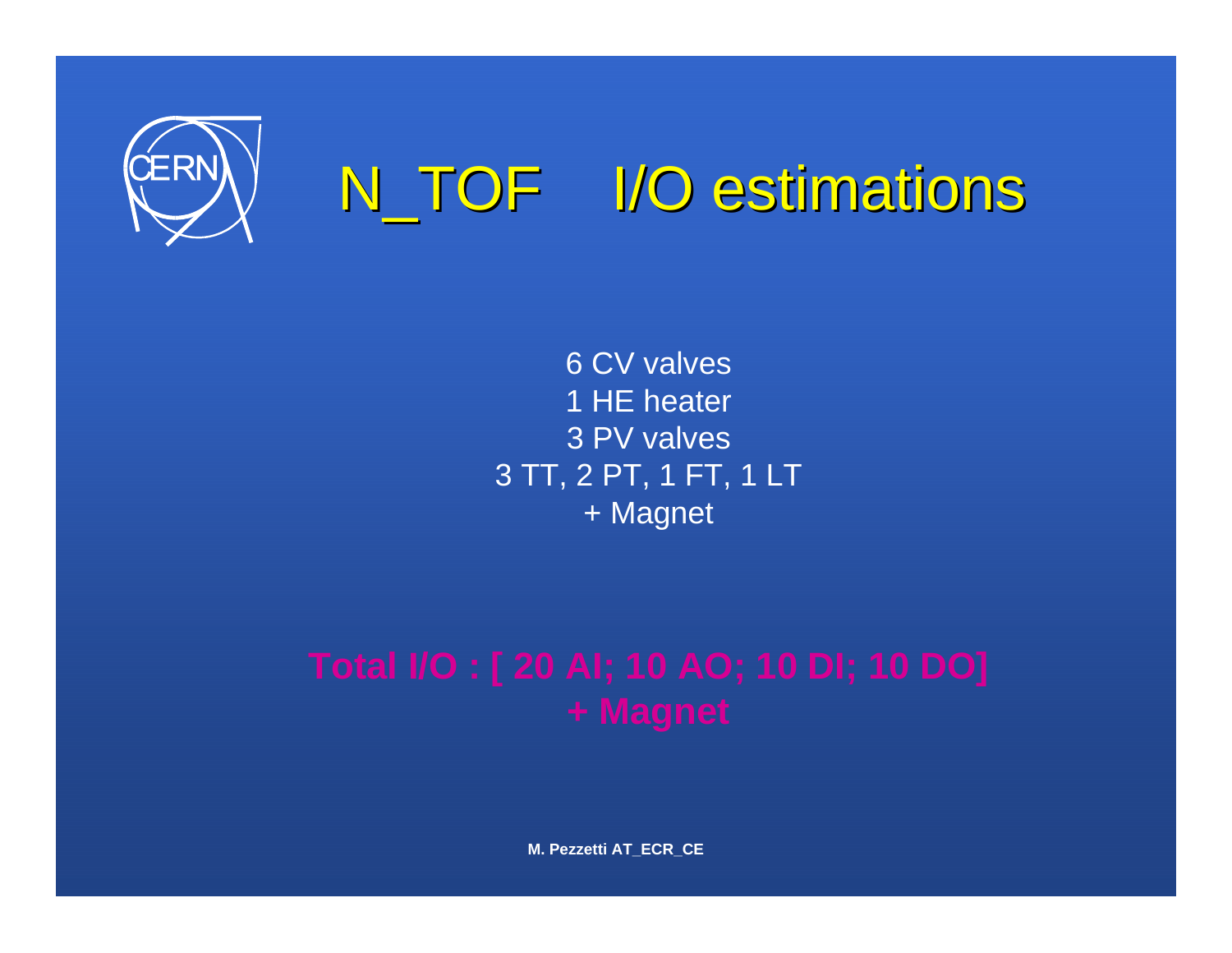

| <b>PLC and I/O Schneider Electric</b>              |                  |
|----------------------------------------------------|------------------|
| 1 Rack TSX RKY12 Rack Embase 12 POSITIONS 335,33 € |                  |
| ◆ 1 TSX PSY 3610MModule Alimentation 24Vdc         | 410,65 €         |
| ◆ 1 TSX PS7 5634MProcesseur                        | 5302,00 €        |
| ◆ 2 TSX AEY 1600Module Entrées AI (16)             | 1796,00 €        |
| ◆ 1 TSX ASY800Module Sorties AO (8)                | 933,08 $\in$     |
| ◆ 1 TSX DEY 32D2KModule Entrées DI (32)            | 359,22 €         |
| ◆ 1 TSX DSY 16T2Module Sorties DO (16)             | 241,28 €         |
|                                                    | TOTAL $9400 \in$ |

### **SUPERVISION SYSTEM**

- $\blacktriangle$ **3 CERN PC 6000 €**
- $\bullet$ **PVSS and Unity CERN Licence (no charges) TOTAL 6000 €**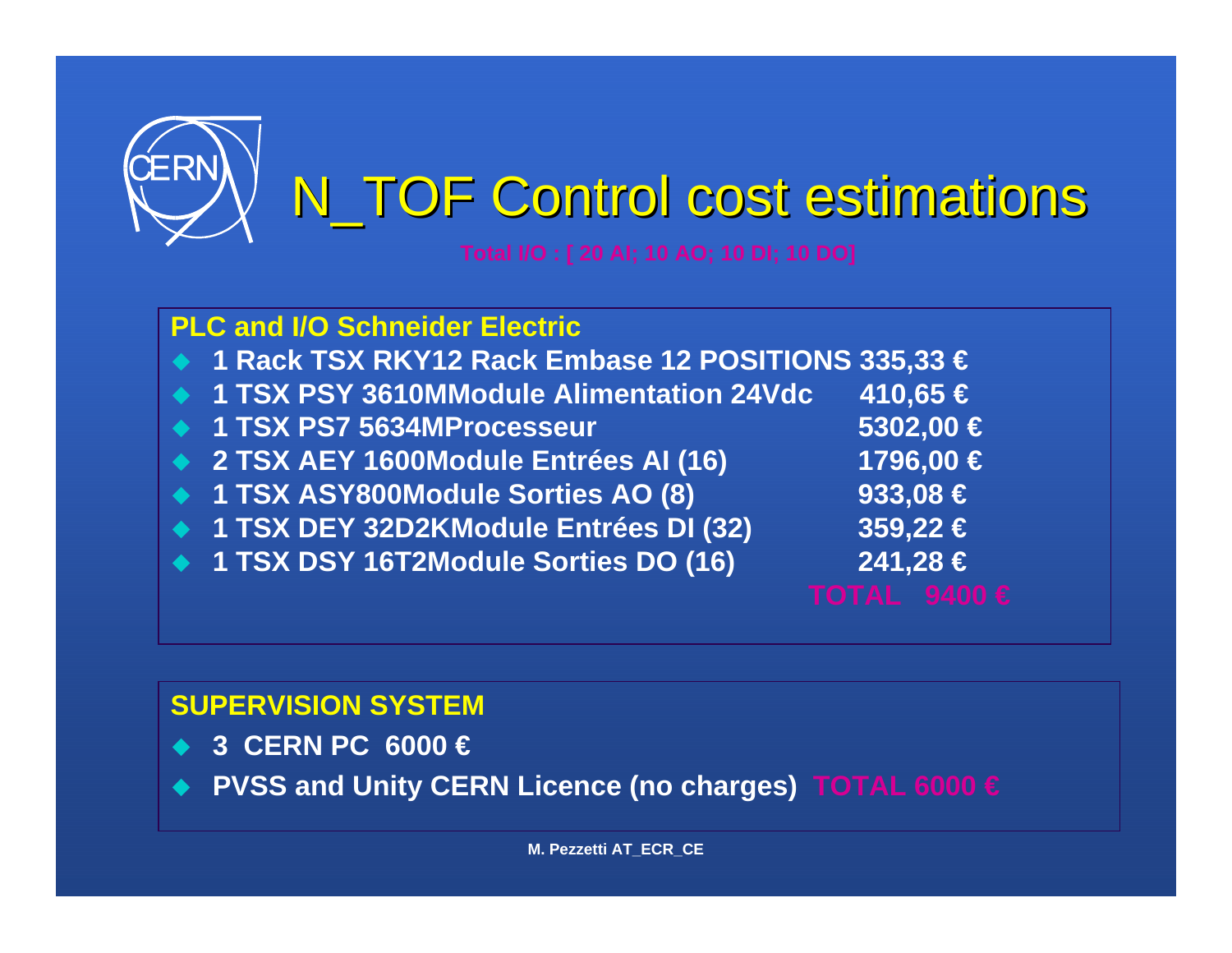

### **ELECTRICAL COST**

- $\blacktriangle$ **Racks**
- **Alimentation 24 V**
- **Alimentation 230 V**
- **I/O Terminal Field**
- **General Cabling**
- **ManPower**
- ◆ Documentation